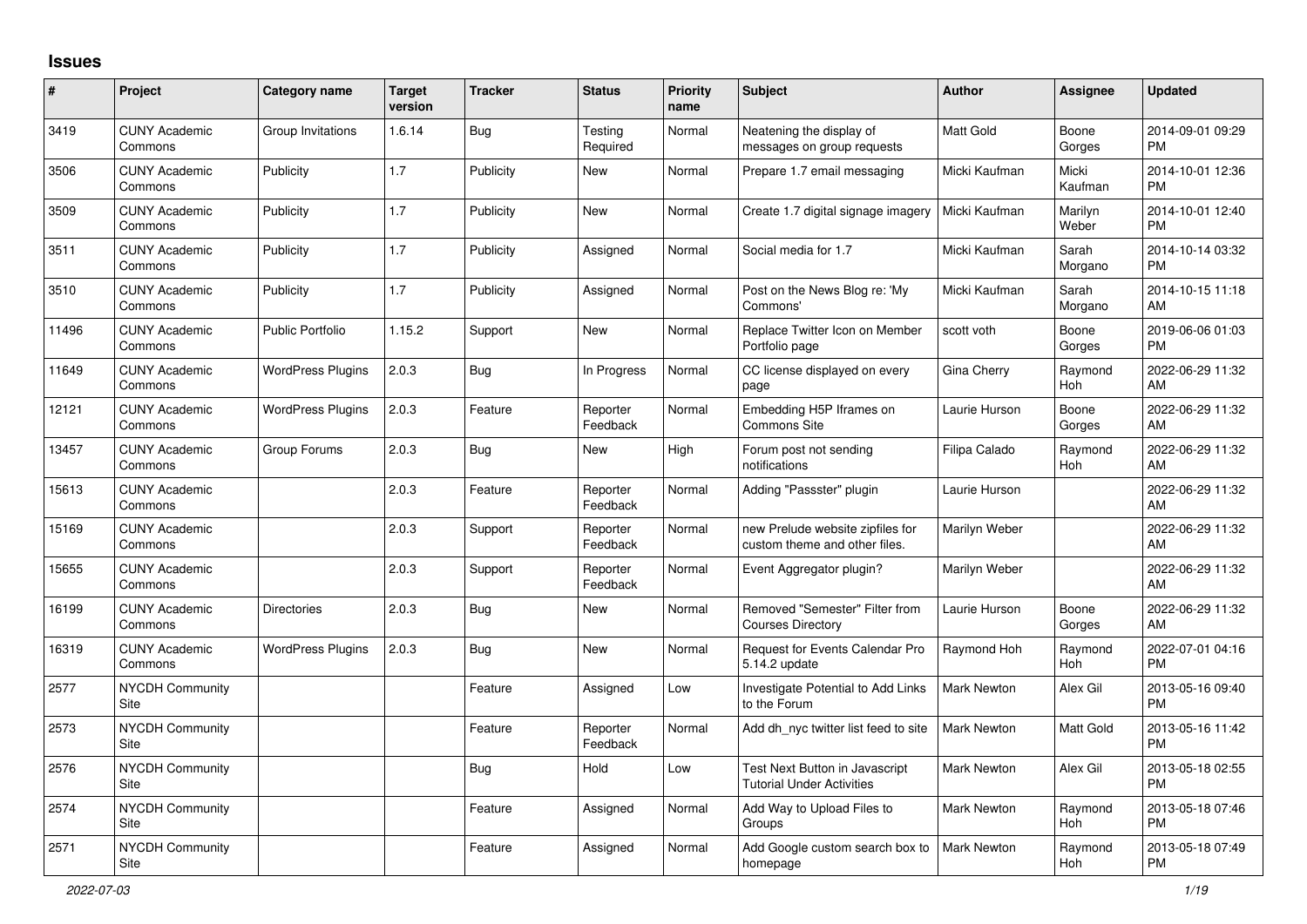| #     | Project                                                                 | Category name            | Target<br>version | <b>Tracker</b> | <b>Status</b>        | <b>Priority</b><br>name | <b>Subject</b>                                                         | <b>Author</b>           | <b>Assignee</b>     | <b>Updated</b>                |
|-------|-------------------------------------------------------------------------|--------------------------|-------------------|----------------|----------------------|-------------------------|------------------------------------------------------------------------|-------------------------|---------------------|-------------------------------|
| 2618  | <b>NYCDH Community</b><br>Site                                          |                          |                   | <b>Bug</b>     | Assigned             | Low                     | Mark blogs as spam when created   Matt Gold<br>by users marked as spam |                         | Boone<br>Gorges     | 2013-06-09 11:38<br><b>PM</b> |
| 8992  | <b>NYCDH Community</b><br>Site                                          |                          |                   | <b>Bug</b>     | Assigned             | Normal                  | Multiple RBE error reports                                             | <b>Matt Gold</b>        | Raymond<br>Hoh      | 2017-12-11 05:43<br><b>PM</b> |
| 12062 | AD/O365 Transition<br>from NonMatric to<br><b>Matriculated Students</b> |                          |                   | Feature        | In Progress          | Normal                  | create solution and console<br>project                                 | Emilio Rodriguez        | Emilio<br>Rodriguez | 2019-11-12 03:56<br><b>PM</b> |
| 11968 | JustPublics@365<br>MediaCamp                                            |                          |                   | Feature        | New                  | Normal                  | Nanoscience Retractable Display<br>Unit                                | Donald Cherry           | Bonnie<br>Eissner   | 2021-02-19 08:50<br>AM        |
| 14784 | <b>CUNY Academic</b><br>Commons                                         |                          |                   | Support        | Reporter<br>Feedback | Normal                  | User report of logo problem when<br>using Customizer theme             | Marilyn Weber           |                     | 2021-09-17 10:25<br>AM        |
| 14792 | <b>CUNY Academic</b><br>Commons                                         |                          |                   | <b>Bug</b>     | <b>New</b>           | Normal                  | Inconsistent email notifications<br>from gravity forms                 | Raffi<br>Khatchadourian |                     | 2021-10-04 01:50<br><b>PM</b> |
| 14936 | <b>CUNY Academic</b><br>Commons                                         |                          |                   | Bug            | <b>New</b>           | Normal                  | Commons websites blocked by<br>SPS campus network                      | Laurie Hurson           |                     | 2021-11-03 03:57<br><b>PM</b> |
| 14940 | <b>CUNY Academic</b><br>Commons                                         |                          |                   | Bug            | <b>New</b>           | Normal                  | Discrepancy between Commons<br>profile "sites" and actual # of sites   | Laurie Hurson           |                     | 2021-11-08 11:09<br>AM        |
| 14908 | <b>CUNY Academic</b><br>Commons                                         | Performance              |                   | Bug            | <b>New</b>           | Normal                  | Stale object cache on cdev                                             | Raymond Hoh             | Boone<br>Gorges     | 2021-12-07 09:45<br>AM        |
| 15045 | <b>CUNY Academic</b><br>Commons                                         |                          |                   | Support        | <b>New</b>           | Normal                  | no result for KCeL in the search<br>box on the commons                 | Marilyn Weber           |                     | 2021-12-10 11:29<br>AM        |
| 15260 | <b>CUNY Academic</b><br>Commons                                         |                          |                   | Support        | Reporter<br>Feedback | Normal                  | Diacritical markings   European<br>Stages                              | Marilyn Weber           |                     | 2022-02-04 08:16<br>AM        |
| 15370 | <b>CUNY Academic</b><br>Commons                                         |                          |                   | Support        | Reporter<br>Feedback | Normal                  | All-in-One Event Calendar?                                             | Marilyn Weber           |                     | 2022-02-17 11:03<br>AM        |
| 15516 | <b>CUNY Academic</b><br>Commons                                         | <b>WordPress Plugins</b> |                   | Bug            | Reporter<br>Feedback | Normal                  | Can't publish or save draft of post<br>on wordpress.com                | Raffi<br>Khatchadourian | Raymond<br>Hoh      | 2022-03-02 05:52<br><b>PM</b> |
| 15565 | <b>CUNY Academic</b><br>Commons                                         |                          |                   | Support        | <b>New</b>           | Normal                  | Events - send updates to an email<br>listserv                          | Marilyn Weber           |                     | 2022-03-10 01:06<br><b>PM</b> |
| 15757 | <b>CUNY Academic</b><br>Commons                                         |                          |                   | Bug            | <b>New</b>           | Normal                  | Members # do not match                                                 | Laurie Hurson           |                     | 2022-03-30 04:52<br><b>PM</b> |
| 15767 | <b>CUNY Academic</b><br>Commons                                         | WordPress (misc)         |                   | Support        | <b>New</b>           | Normal                  | Site loading slowly                                                    | scott voth              | Boone<br>Gorges     | 2022-04-04 08:56<br><b>PM</b> |
| 15685 | <b>CUNY Academic</b><br>Commons                                         |                          |                   | Support        | New                  | High                    | problem with chrome?                                                   | Marilyn Weber           |                     | 2022-04-25 03:40<br><b>PM</b> |
| 16099 | <b>CUNY Academic</b><br>Commons                                         |                          |                   | Support        | Reporter<br>Feedback | Normal                  | request for Newsletter Glue                                            | Marilyn Weber           |                     | 2022-05-13 12:14<br><b>PM</b> |
| 16110 | <b>CUNY Academic</b><br>Commons                                         |                          |                   | Support        | Reporter<br>Feedback | Normal                  | remove Creative Commons<br>license from pages?                         | Marilyn Weber           | Raymond<br>Hoh      | 2022-05-17 06:11<br><b>PM</b> |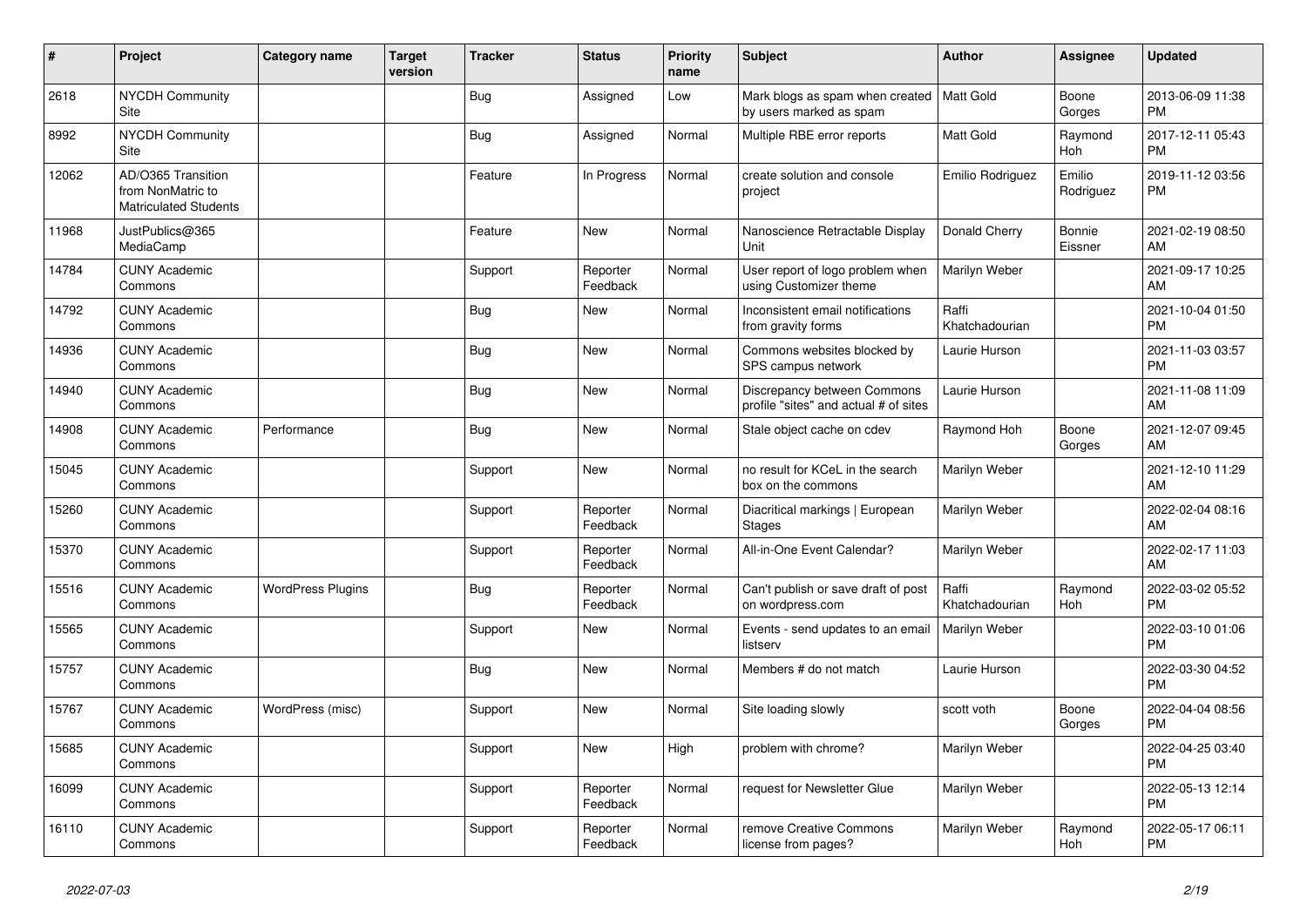| $\pmb{\sharp}$ | Project                         | Category name                  | <b>Target</b><br>version | <b>Tracker</b> | <b>Status</b>        | <b>Priority</b><br>name | <b>Subject</b>                                                                             | <b>Author</b>           | <b>Assignee</b>       | <b>Updated</b>                |
|----------------|---------------------------------|--------------------------------|--------------------------|----------------|----------------------|-------------------------|--------------------------------------------------------------------------------------------|-------------------------|-----------------------|-------------------------------|
| 16177          | <b>CUNY Academic</b><br>Commons | Reply By Email                 |                          | Bug            | <b>New</b>           | Normal                  | Switch to Inbound mode for RBE                                                             | Raymond Hoh             | Raymond<br>Hoh        | 2022-05-30 04:32<br><b>PM</b> |
| 16245          | <b>CUNY Academic</b><br>Commons | WordPress (misc)               |                          | Bug            | Reporter<br>Feedback | Normal                  | Save Button missing on<br>WordPress Profile page                                           | scott voth              | Raymond<br><b>Hoh</b> | 2022-06-16 03:09<br><b>PM</b> |
| 16255          | <b>CUNY Academic</b><br>Commons | WordPress (misc)               |                          | <b>Bug</b>     | <b>New</b>           | Normal                  | Need to define 'MULTISITE'<br>constant in wp-config.php                                    | Raymond Hoh             |                       | 2022-06-19 09:31<br>AM        |
| 16290          | <b>CUNY Academic</b><br>Commons |                                |                          | Feature        | Reporter<br>Feedback | Normal                  | Add Table Of Contents Block<br>plug-in                                                     | Raffi<br>Khatchadourian |                       | 2022-06-24 10:26<br>AM        |
| 16294          | <b>CUNY Academic</b><br>Commons |                                |                          | Bug            | New                  | Urgent                  | CAC is down                                                                                | Raffi<br>Khatchadourian |                       | 2022-06-27 02:00<br><b>PM</b> |
| 16307          | <b>CUNY Academic</b><br>Commons |                                |                          | Bug            | New                  | Normal                  | Add brief messaging to<br>accept/decline group membership<br>requests                      | <b>Matt Gold</b>        | Boone<br>Gorges       | 2022-06-27 06:13<br><b>PM</b> |
| 16314          | <b>CUNY Academic</b><br>Commons | <b>WordPress Plugins</b>       |                          | Feature        | <b>New</b>           | Normal                  | Install Multicollab plug-in?                                                               | Raffi<br>Khatchadourian |                       | 2022-06-29 03:44<br><b>PM</b> |
| 16318          | <b>CUNY Academic</b><br>Commons |                                |                          | <b>Bug</b>     | <b>New</b>           | Normal                  | Unable to Access block editor or<br>embed YouTube videos in new<br>pages, in one site only | <b>Syelle Graves</b>    |                       | 2022-07-01 06:53<br><b>PM</b> |
| 15883          | <b>CUNY Academic</b><br>Commons |                                | 2.1.0                    | Feature        | <b>New</b>           | Normal                  | Release BPGES update                                                                       | <b>Boone Gorges</b>     | Boone<br>Gorges       | 2022-05-26 10:39<br>AM        |
| 15194          | <b>CUNY Academic</b><br>Commons | Internal Tools and<br>Workflow | 2.1.0                    | Feature        | <b>New</b>           | Normal                  | PHPCS sniff for un-restored<br>switch to blog() calls                                      | Boone Gorges            | Jeremy Felt           | 2022-05-26 10:45<br>AM        |
| 13946          | <b>CUNY Academic</b><br>Commons | <b>WordPress Plugins</b>       | 2.1.0                    | Support        | Assigned             | Normal                  | Custom Embed handler For<br>OneDrive files                                                 | scott voth              | Raymond<br>Hoh        | 2022-05-26 10:46<br>AM        |
| 10439          | <b>CUNY Academic</b><br>Commons | Design                         | 2.1.0                    | Design/UX      | <b>New</b>           | Normal                  | <b>Create Style Guide for Commons</b>                                                      | Sonja Leix              | Sara Cannon           | 2022-06-28 01:43<br><b>PM</b> |
| 13891          | <b>CUNY Academic</b><br>Commons | Internal Tools and<br>Workflow | 2.1.0                    | Feature        | <b>New</b>           | Normal                  | Migrate automated linting to<br>GitHub Actions                                             | Boone Gorges            | Jeremy Felt           | 2022-06-29 11:13<br>AM        |
| 58             | <b>CUNY Academic</b><br>Commons | BuddyPress (misc)              | Future<br>release        | Feature        | Assigned             | Low                     | Make member search sortable by<br>last name                                                | Roberta Brody           | Boone<br>Gorges       | 2010-08-26 02:38<br><b>PM</b> |
| 377            | <b>CUNY Academic</b><br>Commons | <b>BuddyPress (misc)</b>       | Future<br>release        | Feature        | Assigned             | Normal                  | Like buttons                                                                               | <b>Matt Gold</b>        | Boone<br>Gorges       | 2010-11-16 05:13<br><b>PM</b> |
| 435            | <b>CUNY Academic</b><br>Commons | BuddyPress (misc)              | Future<br>release        | Feature        | Assigned             | Normal                  | Include Avatar Images in Forum<br><b>Post Notification Emails</b>                          | <b>Matt Gold</b>        | Boone<br>Gorges       | 2010-12-08 12:40<br><b>PM</b> |
| 500            | <b>CUNY Academic</b><br>Commons | BuddyPress (misc)              | Future<br>release        | Feature        | Assigned             | Normal                  | <b>Export Group Data</b>                                                                   | <b>Matt Gold</b>        | Boone<br>Gorges       | 2010-12-19 12:09<br><b>PM</b> |
| 635            | <b>CUNY Academic</b><br>Commons | BuddyPress (misc)              | Future<br>release        | Feature        | Assigned             | Normal                  | Big Blue Button -<br>Videoconferencing in Groups and<br><b>Blogs</b>                       | Matt Gold               | Boone<br>Gorges       | 2011-03-14 03:24<br><b>PM</b> |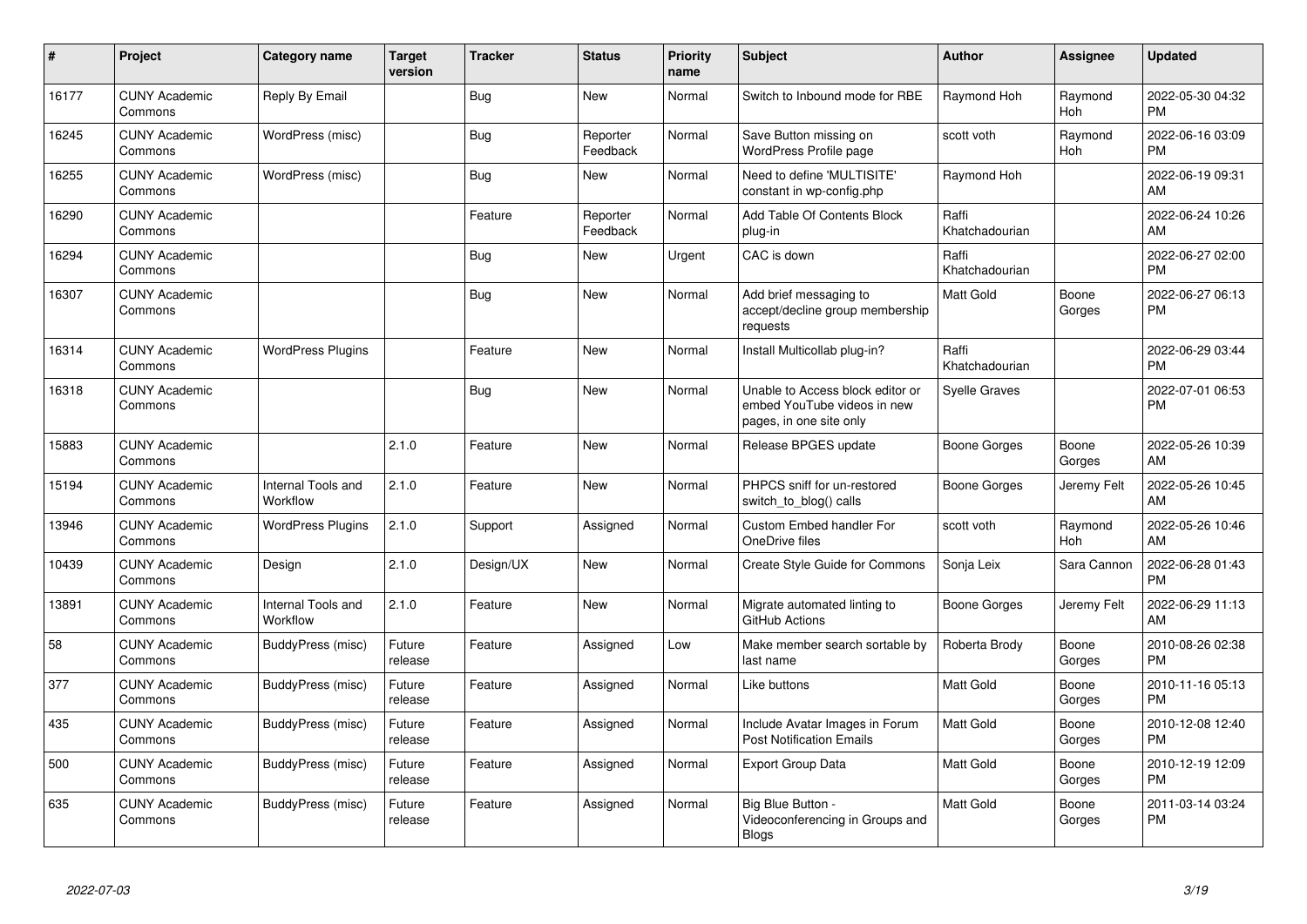| #    | Project                         | <b>Category name</b>     | <b>Target</b><br>version | Tracker    | <b>Status</b> | <b>Priority</b><br>name | <b>Subject</b>                                                             | Author              | <b>Assignee</b>     | <b>Updated</b>                |
|------|---------------------------------|--------------------------|--------------------------|------------|---------------|-------------------------|----------------------------------------------------------------------------|---------------------|---------------------|-------------------------------|
| 585  | <b>CUNY Academic</b><br>Commons | Group Forums             | Future<br>release        | Feature    | Assigned      | Normal                  | Merge Forum Topics                                                         | Sarah Morgano       | Boone<br>Gorges     | 2011-07-06 04:11<br>PM        |
| 599  | <b>CUNY Academic</b><br>Commons | BuddyPress (misc)        | Future<br>release        | Feature    | Assigned      | Normal                  | Consider adding rating plugins for<br><b>BuddyPress/BBPress</b>            | <b>Matt Gold</b>    | Boone<br>Gorges     | 2011-08-22 06:50<br><b>PM</b> |
| 1508 | <b>CUNY Academic</b><br>Commons | WordPress (misc)         | Future<br>release        | Feature    | Assigned      | Normal                  | Share login cookies across<br>mapped domains                               | Boone Gorges        | Boone<br>Gorges     | 2012-07-02 12:12<br><b>PM</b> |
| 940  | <b>CUNY Academic</b><br>Commons | Redmine                  | Future<br>release        | Feature    | Assigned      | Low                     | Communication with users after<br>releases                                 | <b>Matt Gold</b>    | Dominic<br>Giglio   | 2012-09-09 04:36<br><b>PM</b> |
| 3048 | <b>CUNY Academic</b><br>Commons | <b>Public Portfolio</b>  | Future<br>release        | Feature    | New           | Low                     | Images for rich text profile fields                                        | Boone Gorges        | Boone<br>Gorges     | 2014-02-19 12:56<br><b>PM</b> |
| 3080 | <b>CUNY Academic</b><br>Commons | <b>Group Files</b>       | Future<br>release        | Feature    | Assigned      | Low                     | Create a system to keep track of<br>file changes                           | <b>Matt Gold</b>    | Boone<br>Gorges     | 2014-02-26 10:04<br><b>PM</b> |
| 1983 | <b>CUNY Academic</b><br>Commons | Home Page                | Future<br>release        | Feature    | Assigned      | Low                     | Media Library integration with<br>Featured Content plugin                  | Boone Gorges        | Dominic<br>Giglio   | 2014-03-17 10:34<br>AM        |
| 860  | <b>CUNY Academic</b><br>Commons | Design                   | Future<br>release        | Design/UX  | Assigned      | Normal                  | <b>Standardize Button Treatment</b><br>Across the Commons                  | Chris Stein         | Chris Stein         | 2014-05-01 09:45<br>AM        |
| 1888 | <b>CUNY Academic</b><br>Commons | Home Page                | Future<br>release        | Feature    | Assigned      | Normal                  | Refactor BP MPO Activity Filter to<br>support proper pagination            | Sarah Morgano       | Boone<br>Gorges     | 2014-05-01 07:11<br><b>PM</b> |
| 3220 | <b>CUNY Academic</b><br>Commons | <b>Public Portfolio</b>  | Future<br>release        | Feature    | Assigned      | Normal                  | Add indent/outdent option to<br>Formatting Buttons on Profile<br>Page      | Matt Gold           | Boone<br>Gorges     | 2014-05-21 10:39<br>PM        |
| 3354 | <b>CUNY Academic</b><br>Commons | <b>Group Files</b>       | Future<br>release        | Feature    | Assigned      | Low                     | Allow Group Download of Multiple<br>Selected Files                         | <b>Matt Gold</b>    | Chris Stein         | 2014-08-01 08:50<br>AM        |
| 2223 | CUNY Academic<br>Commons        | <b>WordPress Plugins</b> | Future<br>release        | Feature    | Assigned      | Low                     | Add Participad to the CUNY<br><b>Academic Commons</b>                      | <b>Matt Gold</b>    | Boone<br>Gorges     | 2014-09-17 10:03<br><b>PM</b> |
| 3330 | <b>CUNY Academic</b><br>Commons | My Commons               | Future<br>release        | Feature    | Assigned      | Normal                  | "Commons Information" tool                                                 | <b>Boone Gorges</b> | Chris Stein         | 2014-09-22 08:46<br><b>PM</b> |
| 3458 | <b>CUNY Academic</b><br>Commons | Groups (misc)            | Future<br>release        | Feature    | Assigned      | Normal                  | Filter Members of Group by<br>Campus                                       | Michael Smith       | Samantha<br>Raddatz | 2014-09-26 08:32<br><b>PM</b> |
| 3193 | <b>CUNY Academic</b><br>Commons | Group Forums             | Future<br>release        | Feature    | Assigned      | Normal                  | bbPress 2.x dynamic roles and<br><b>RBE</b>                                | Boone Gorges        | Boone<br>Gorges     | 2014-09-30 01:30<br><b>PM</b> |
| 3492 | <b>CUNY Academic</b><br>Commons | <b>WordPress Themes</b>  | Future<br>release        | Support    | Assigned      | Normal                  | Add CBOX theme to the<br>Commons                                           | scott voth          | Raymond<br>Hoh      | 2014-10-08 05:55<br>PM        |
| 3475 | <b>CUNY Academic</b><br>Commons | Events                   | Future<br>release        | Feature    | Assigned      | Normal                  | Request to add plugin to<br>streamline room<br>booking/appointment booking | Naomi Barrettara    | Boone<br>Gorges     | 2014-12-01 05:14<br><b>PM</b> |
| 3691 | <b>CUNY Academic</b><br>Commons | <b>WordPress Plugins</b> | Future<br>release        | Bug        | New           | Normal                  | <b>WPMU Domain Mapping</b><br>Debugging on cdev                            | Raymond Hoh         | Matt Gold           | 2014-12-12 09:04<br>AM        |
| 2167 | <b>CUNY Academic</b><br>Commons | WordPress (misc)         | Future<br>release        | <b>Bug</b> | Assigned      | Normal                  | <b>CAC-Livestream Plugin Issues</b>                                        | Michael Smith       | Dominic<br>Giglio   | 2015-01-02 03:06<br>PM        |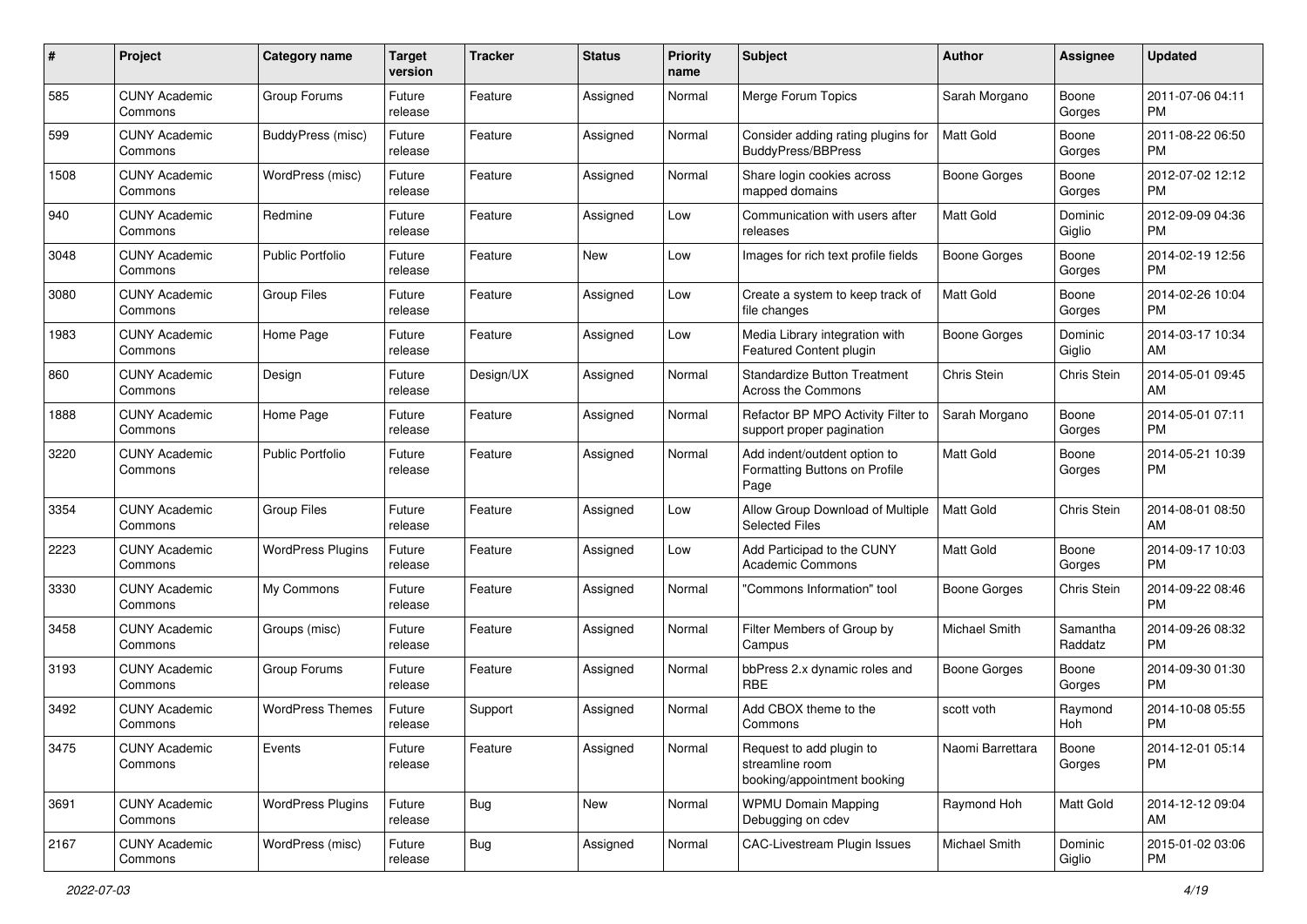| #    | <b>Project</b>                  | Category name            | <b>Target</b><br>version | <b>Tracker</b> | <b>Status</b> | <b>Priority</b><br>name | <b>Subject</b>                                                                 | <b>Author</b>    | Assignee            | <b>Updated</b>                |
|------|---------------------------------|--------------------------|--------------------------|----------------|---------------|-------------------------|--------------------------------------------------------------------------------|------------------|---------------------|-------------------------------|
| 412  | <b>CUNY Academic</b><br>Commons | <b>WordPress Themes</b>  | Future<br>release        | Feature        | Assigned      | Normal                  | <b>Featured Themes</b>                                                         | Matt Gold        | Dominic<br>Giglio   | 2015-01-05 08:44<br><b>PM</b> |
| 658  | <b>CUNY Academic</b><br>Commons | <b>WordPress Plugins</b> | Future<br>release        | Feature        | Assigned      | Normal                  | Rebulid Sitewide Tag Suggestion                                                | <b>Matt Gold</b> | Boone<br>Gorges     | 2015-01-05 08:47<br><b>PM</b> |
| 1562 | <b>CUNY Academic</b><br>Commons | <b>WordPress Plugins</b> | Future<br>release        | Feature        | Assigned      | Low                     | Play with NYT Collaborative<br><b>Authoring Tool</b>                           | Matt Gold        | Boone<br>Gorges     | 2015-01-05 08:47<br><b>PM</b> |
| 364  | <b>CUNY Academic</b><br>Commons | <b>WordPress Plugins</b> | Future<br>release        | Feature        | New           | Normal                  | <b>Bulletin Board</b>                                                          | <b>Matt Gold</b> |                     | 2015-01-05 08:50<br><b>PM</b> |
| 2753 | <b>CUNY Academic</b><br>Commons | <b>Public Portfolio</b>  | Future<br>release        | Feature        | New           | Normal                  | Create actual actual tagification in<br>academic interests and other<br>fields | Micki Kaufman    | Boone<br>Gorges     | 2015-01-05 08:52<br><b>PM</b> |
| 2832 | <b>CUNY Academic</b><br>Commons | <b>Public Portfolio</b>  | Future<br>release        | Feature        | Assigned      | Normal                  | Improve interface for (not)<br>auto-linking profile fields                     | Boone Gorges     | Chris Stein         | 2015-01-05 08:52<br><b>PM</b> |
| 2754 | <b>CUNY Academic</b><br>Commons | Design                   | Future<br>release        | Feature        | Assigned      | Normal                  | Determine strategy for CAC logo<br>handling in top header                      | Micki Kaufman    | Chris Stein         | 2015-01-05 08:53<br><b>PM</b> |
| 3042 | <b>CUNY Academic</b><br>Commons | <b>Public Portfolio</b>  | Future<br>release        | Feature        | Assigned      | Normal                  | Browsing member interests                                                      | Matt Gold        | Boone<br>Gorges     | 2015-03-21 09:04<br><b>PM</b> |
| 3759 | <b>CUNY Academic</b><br>Commons | WordPress (misc)         | Future<br>release        | Feature        | Assigned      | Normal                  | Review Interface for Adding Users<br>to Blogs                                  | Matt Gold        | Boone<br>Gorges     | 2015-03-24 05:52<br><b>PM</b> |
| 3308 | <b>CUNY Academic</b><br>Commons | Group Invitations        | Future<br>release        | Feature        | Assigned      | Normal                  | Allow members to rescind group<br>invitations                                  | <b>Matt Gold</b> | Boone<br>Gorges     | 2015-04-01 08:53<br><b>PM</b> |
| 3770 | <b>CUNY Academic</b><br>Commons | <b>Public Portfolio</b>  | Future<br>release        | Feature        | Assigned      | Normal                  | Improve Layout/Formatting of<br>Positions Area on Public Portfolios            | <b>Matt Gold</b> | Chris Stein         | 2015-04-01 09:17<br><b>PM</b> |
| 3059 | <b>CUNY Academic</b><br>Commons | Group Forums             | Future<br>release        | Design/UX      | New           | Normal                  | Forum Post Permissable Content<br><b>Explanatory Text</b>                      | Chris Stein      | Chris Stein         | 2015-04-02 11:27<br>AM        |
| 3577 | <b>CUNY Academic</b><br>Commons | My Commons               | Future<br>release        | Design/UX      | Assigned      | Normal                  | Replies to items in My Commons                                                 | <b>Matt Gold</b> | Raymond<br>Hoh      | 2015-04-09 05:19<br><b>PM</b> |
| 370  | <b>CUNY Academic</b><br>Commons | Registration             | Future<br>release        | Feature        | Assigned      | High                    | <b>Guest Accounts</b>                                                          | <b>Matt Gold</b> | Matt Gold           | 2015-04-09 09:33<br><b>PM</b> |
| 3662 | <b>CUNY Academic</b><br>Commons | <b>SEO</b>               | Future<br>release        | Feature        | Assigned      | Normal                  | Duplicate Content/SEO/Google<br>issues                                         | <b>Matt Gold</b> | Raymond<br>Hoh      | 2015-04-13 04:37<br><b>PM</b> |
| 3536 | <b>CUNY Academic</b><br>Commons | My Commons               | Future<br>release        | Feature        | Assigned      | Normal                  | Infinite Scroll on My Commons<br>page                                          | <b>Matt Gold</b> | Raymond<br>Hoh      | 2015-04-13 04:42<br><b>PM</b> |
| 4053 | <b>CUNY Academic</b><br>Commons | Events                   | Future<br>release        | Feature        | Assigned      | Normal                  | Create new tab for past events                                                 | <b>Matt Gold</b> | Boone<br>Gorges     | 2015-05-12 02:10<br><b>PM</b> |
| 4222 | <b>CUNY Academic</b><br>Commons | User Experience          | Future<br>release        | Design/UX      | New           | Normal                  | Add information to 'Delete<br>Account' page                                    | Samantha Raddatz | scott voth          | 2015-06-26 11:35<br>AM        |
| 4221 | <b>CUNY Academic</b><br>Commons | Group Forums             | Future<br>release        | Design/UX      | Assigned      | Normal                  | Add 'Number of Posts' display<br>option to Forum page                          | Samantha Raddatz | Samantha<br>Raddatz | 2015-06-26 02:21<br><b>PM</b> |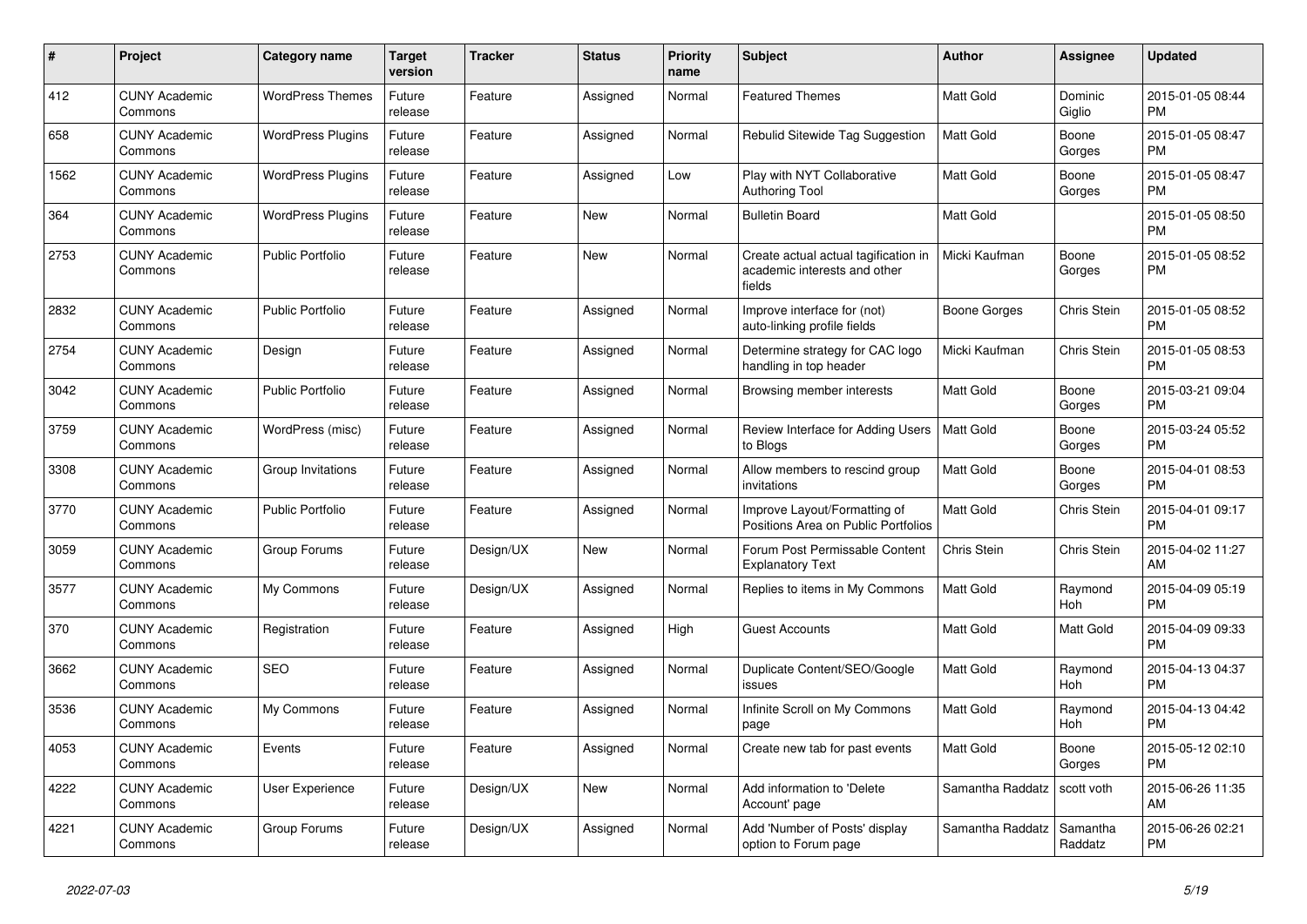| #    | <b>Project</b>                  | Category name           | <b>Target</b><br>version | <b>Tracker</b> | <b>Status</b> | <b>Priority</b><br>name | <b>Subject</b>                                                               | <b>Author</b>           | Assignee            | <b>Updated</b>                |
|------|---------------------------------|-------------------------|--------------------------|----------------|---------------|-------------------------|------------------------------------------------------------------------------|-------------------------|---------------------|-------------------------------|
| 4225 | <b>CUNY Academic</b><br>Commons | DiRT Integration        | Future<br>release        | Design/UX      | <b>New</b>    | Normal                  | Add information to DIRT page (in<br>Create a Group)                          | Samantha Raddatz        | Matt Gold           | 2015-06-26 03:14<br><b>PM</b> |
| 4238 | <b>CUNY Academic</b><br>Commons | Events                  | Future<br>release        | Feature        | Assigned      | Normal                  | Copy Events to Other Groups?                                                 | Matt Gold               | Boone<br>Gorges     | 2015-07-02 10:08<br>AM        |
| 4253 | <b>CUNY Academic</b><br>Commons | <b>Public Portfolio</b> | Future<br>release        | Design/UX      | New           | Normal                  | Encourage users to add portfolio<br>content                                  | Samantha Raddatz        | Samantha<br>Raddatz | 2015-07-07 11:32<br>AM.       |
| 4404 | <b>CUNY Academic</b><br>Commons | <b>Public Portfolio</b> | Future<br>release        | Design/UX      | Assigned      | Normal                  | Change color of permissions info<br>on portfolio editing interface           | <b>Matt Gold</b>        | Samantha<br>Raddatz | 2015-08-11 05:28<br><b>PM</b> |
| 4388 | <b>CUNY Academic</b><br>Commons | WordPress (misc)        | Future<br>release        | Bug            | Assigned      | Normal                  | Repeated request for<br>authentication.                                      | Alice.Lynn<br>McMichael | Raymond<br>Hoh      | 2015-08-11 07:35<br><b>PM</b> |
| 4535 | <b>CUNY Academic</b><br>Commons | My Commons              | Future<br>release        | Bug            | New           | Low                     | My Commons filter issue                                                      | scott voth              | Raymond<br>Hoh      | 2015-09-01 11:17<br><b>AM</b> |
| 4226 | <b>CUNY Academic</b><br>Commons | <b>BuddyPress Docs</b>  | Future<br>release        | Design/UX      | New           | Normal                  | Add option to connect a Doc with<br>a Group                                  | Samantha Raddatz        | Samantha<br>Raddatz | 2015-09-09 04:08<br><b>PM</b> |
| 4592 | <b>CUNY Academic</b><br>Commons | Events                  | Future<br>release        | Design/UX      | <b>New</b>    | Normal                  | Event Creation - Venue Dropdown<br>Slow                                      | Samantha Raddatz        | Boone<br>Gorges     | 2015-09-14 04:56<br><b>PM</b> |
| 4622 | <b>CUNY Academic</b><br>Commons | Public Portfolio        | Future<br>release        | Design/UX      | New           | Normal                  | <b>Profile Visibility Settings</b>                                           | Samantha Raddatz        | Samantha<br>Raddatz | 2015-09-21 12:18<br><b>PM</b> |
| 4661 | <b>CUNY Academic</b><br>Commons | User Experience         | Future<br>release        | Bug            | Assigned      | Normal                  | <b>Simplify Events text</b>                                                  | Matt Gold               | Samantha<br>Raddatz | 2015-10-02 09:06<br><b>PM</b> |
| 3192 | <b>CUNY Academic</b><br>Commons | Group Forums            | Future<br>release        | Feature        | Assigned      | Normal                  | Customizable forum views for<br>bbPress 2.x group forums                     | Boone Gorges            | Raymond<br>Hoh      | 2015-11-09 12:47<br><b>PM</b> |
| 3517 | <b>CUNY Academic</b><br>Commons | My Commons              | Future<br>release        | Feature        | Assigned      | Normal                  | Mute/Unmute My Commons<br>updates                                            | Matt Gold               | Raymond<br>Hoh      | 2015-11-09 01:19<br><b>PM</b> |
| 3473 | <b>CUNY Academic</b><br>Commons | User Experience         | Future<br>release        | Feature        | Assigned      | Normal                  | Commons profile: Add help info<br>about "Positions" replacing "title"        | Keith Miyake            | Samantha<br>Raddatz | 2015-11-09 02:28<br><b>PM</b> |
| 308  | <b>CUNY Academic</b><br>Commons | Registration            | Future<br>release        | Feature        | <b>New</b>    | Normal                  | Group recommendations for<br>signup process                                  | Boone Gorges            | Samantha<br>Raddatz | 2015-11-09 05:07<br><b>PM</b> |
| 310  | <b>CUNY Academic</b><br>Commons | BuddyPress (misc)       | Future<br>release        | Feature        | Assigned      | Low                     | <b>Friend Request Email</b>                                                  | Matt Gold               | Samantha<br>Raddatz | 2015-11-09 05:08<br><b>PM</b> |
| 618  | <b>CUNY Academic</b><br>Commons | <b>BuddyPress Docs</b>  | Future<br>release        | Feature        | Assigned      | Normal                  | BuddyPress Docs: export formats                                              | Boone Gorges            | Boone<br>Gorges     | 2015-11-09 05:38<br><b>PM</b> |
| 653  | <b>CUNY Academic</b><br>Commons | Group Blogs             | Future<br>release        | Feature        | Assigned      | Normal                  | Redesign Integration of Groups<br>and Blogs                                  | Matt Gold               | Samantha<br>Raddatz | 2015-11-09 05:40<br><b>PM</b> |
| 1422 | <b>CUNY Academic</b><br>Commons | <b>BuddyPress Docs</b>  | Future<br>release        | Feature        | Assigned      | Normal                  | Make "created Doc" activity icons<br>non-mini                                | <b>Boone Gorges</b>     | Boone<br>Gorges     | 2015-11-09 05:48<br><b>PM</b> |
| 1192 | <b>CUNY Academic</b><br>Commons | <b>Group Files</b>      | Future<br>release        | Feature        | Assigned      | Low                     | When posting group files, allow<br>users to add a category without<br>saving | Matt Gold               | Raymond<br>Hoh      | 2015-11-09 05:53<br><b>PM</b> |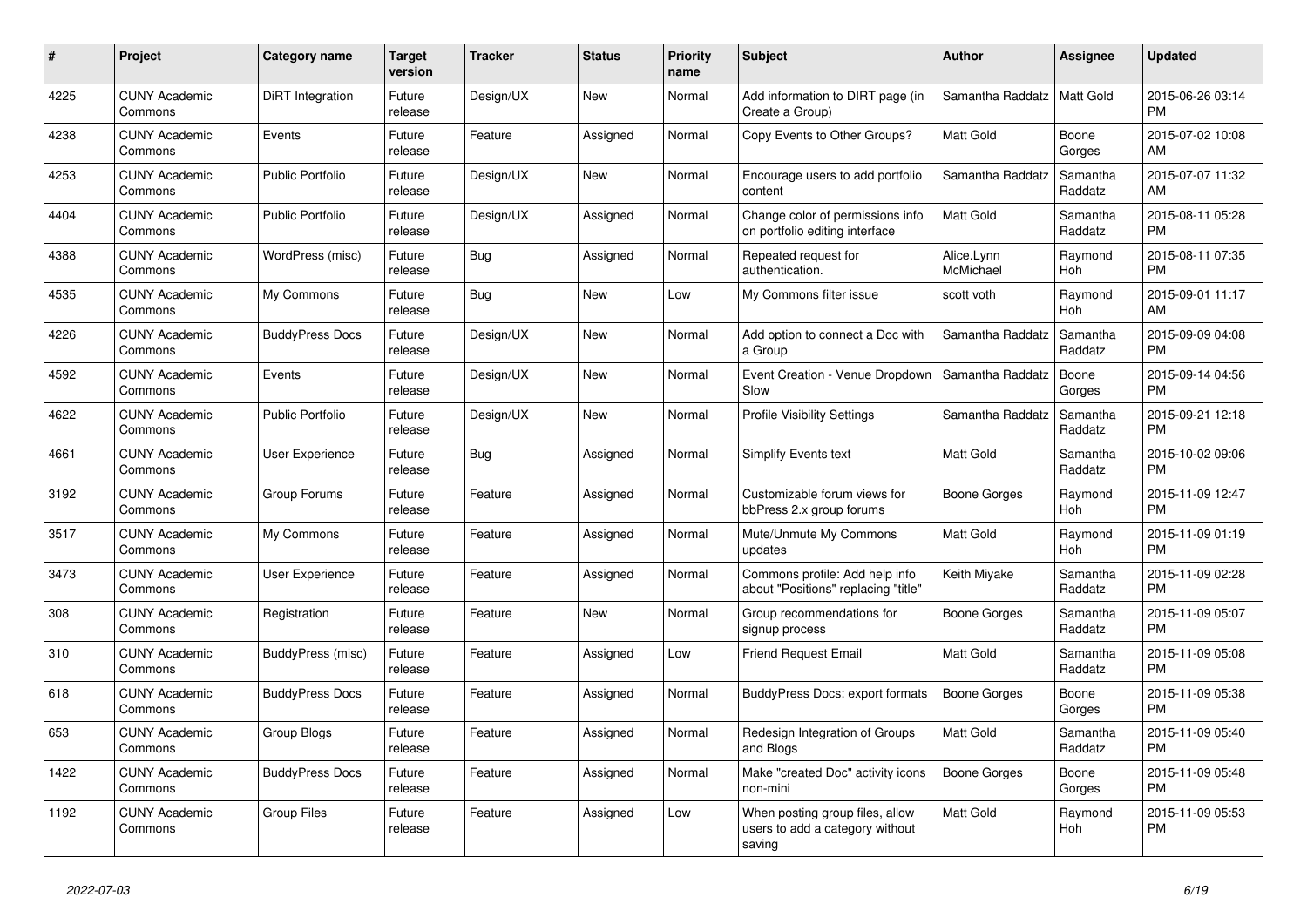| #    | Project                         | Category name              | <b>Target</b><br>version | <b>Tracker</b> | <b>Status</b>        | <b>Priority</b><br>name | <b>Subject</b>                                                                | <b>Author</b>      | Assignee            | <b>Updated</b>                |
|------|---------------------------------|----------------------------|--------------------------|----------------|----------------------|-------------------------|-------------------------------------------------------------------------------|--------------------|---------------------|-------------------------------|
| 519  | <b>CUNY Academic</b><br>Commons | <b>BuddyPress Docs</b>     | Future<br>release        | Feature        | Assigned             | Low                     | TOC for individual docs - for new<br>BP "wiki-like" plugin                    | scott voth         | Boone<br>Gorges     | 2015-11-09 05:54<br><b>PM</b> |
| 481  | <b>CUNY Academic</b><br>Commons | Groups (misc)              | Future<br>release        | Feature        | Assigned             | Normal                  | ability to archive inactive groups<br>and blogs                               | Michael Mandiberg  | Samantha<br>Raddatz | 2015-11-09 05:56<br><b>PM</b> |
| 1456 | <b>CUNY Academic</b><br>Commons | Group Invitations          | Future<br>release        | Feature        | Reporter<br>Feedback | Low                     | Invite to Group Button from Profile<br>Field                                  | <b>Matt Gold</b>   | Samantha<br>Raddatz | 2015-11-09 05:59<br><b>PM</b> |
| 333  | <b>CUNY Academic</b><br>Commons | <b>Email Notifications</b> | Future<br>release        | Feature        | Assigned             | Low                     | Delay Forum Notification Email<br>Delivery Until After Editing Period<br>Ends | <b>Matt Gold</b>   | Raymond<br>Hoh      | 2015-11-09 06:01<br><b>PM</b> |
| 1166 | <b>CUNY Academic</b><br>Commons | <b>Email Invitations</b>   | Future<br>release        | Feature        | New                  | Low                     | Better organizational tools for Sent   Boone Gorges<br><b>Invites</b>         |                    | Boone<br>Gorges     | 2015-11-09 06:02<br><b>PM</b> |
| 1165 | <b>CUNY Academic</b><br>Commons | <b>Email Invitations</b>   | Future<br>release        | Feature        | Assigned             | Low                     | Allow saved lists of invitees under<br>Send Invites                           | Boone Gorges       | Boone<br>Gorges     | 2015-11-09 06:03<br><b>PM</b> |
| 2013 | <b>CUNY Academic</b><br>Commons | <b>Public Portfolio</b>    | Future<br>release        | Feature        | Assigned             | Low                     | Have Profile Privacy Options show<br>up only for filled-in fields             | <b>Matt Gold</b>   | Boone<br>Gorges     | 2015-11-09 06:09<br><b>PM</b> |
| 2325 | <b>CUNY Academic</b><br>Commons | BuddyPress (misc)          | Future<br>release        | Feature        | Assigned             | Low                     | Profile should have separate fields<br>for first/last names                   | local admin        | Boone<br>Gorges     | 2015-11-09 06:09<br><b>PM</b> |
| 2610 | <b>CUNY Academic</b><br>Commons | Group Invitations          | Future<br>release        | Feature        | Assigned             | Low                     | Request: Custom invitation<br>message to group invites                        | local admin        | Boone<br>Gorges     | 2015-11-09 06:13<br><b>PM</b> |
| 1460 | <b>CUNY Academic</b><br>Commons | Analytics                  | Future<br>release        | Feature        | Assigned             | Normal                  | Update System Report                                                          | <b>Brian Foote</b> | Boone<br>Gorges     | 2015-11-09 06:13<br><b>PM</b> |
| 1744 | <b>CUNY Academic</b><br>Commons | <b>BuddyPress Docs</b>     | Future<br>release        | Feature        | Assigned             | Normal                  | Spreadsheet-style Docs                                                        | Boone Gorges       | Boone<br>Gorges     | 2015-11-09 06:13<br><b>PM</b> |
| 3939 | <b>CUNY Academic</b><br>Commons | <b>WordPress Plugins</b>   | Future<br>release        | Bug            | Hold                 | Normal                  | Activity stream support for<br>Co-Authors Plus plugin                         | Raymond Hoh        | Raymond<br>Hoh      | 2015-11-09 06:13<br><b>PM</b> |
| 2523 | <b>CUNY Academic</b><br>Commons | <b>BuddyPress Docs</b>     | Future<br>release        | Feature        | Assigned             | Normal                  | Allow Users to Upload Images to<br><b>BP</b> Docs                             | <b>Matt Gold</b>   | Boone<br>Gorges     | 2015-11-09 06:14<br><b>PM</b> |
| 287  | <b>CUNY Academic</b><br>Commons | WordPress (misc)           | Future<br>release        | Feature        | Assigned             | Normal                  | Create troubleshooting tool for<br>account sign-up                            | Matt Gold          | Boone<br>Gorges     | 2015-11-09 06:17<br><b>PM</b> |
| 497  | <b>CUNY Academic</b><br>Commons | <b>WordPress Plugins</b>   | Future<br>release        | Feature        | Assigned             | Normal                  | Drag and Drop Ordering on<br>Gallery Post Plugin                              | Matt Gold          | Ron Rennick         | 2015-11-09 06:18<br><b>PM</b> |
| 365  | <b>CUNY Academic</b><br>Commons | WordPress (misc)           | Future<br>release        | Feature        | Assigned             | Normal                  | <b>Create Mouseover Tooltips</b><br>throughout Site                           | Matt Gold          | Chris Stein         | 2015-11-09 06:18<br><b>PM</b> |
| 554  | <b>CUNY Academic</b><br>Commons | BuddyPress (misc)          | Future<br>release        | Feature        | Assigned             | Normal                  | Add Trackback notifications to<br>site-wide activity feed                     | <b>Matt Gold</b>   | Boone<br>Gorges     | 2015-11-09 06:19<br><b>PM</b> |
| 1105 | <b>CUNY Academic</b><br>Commons | WordPress (misc)           | Future<br>release        | Feature        | Assigned             | Normal                  | Rephrase Blog Privacy Options                                                 | <b>Matt Gold</b>   | Samantha<br>Raddatz | 2015-11-09 06:19<br><b>PM</b> |
| 1167 | <b>CUNY Academic</b><br>Commons | <b>Email Invitations</b>   | Future<br>release        | Feature        | <b>New</b>           | Low                     | Allow email invitations to be resent   Boone Gorges                           |                    | Boone<br>Gorges     | 2015-11-12 12:53<br>AM        |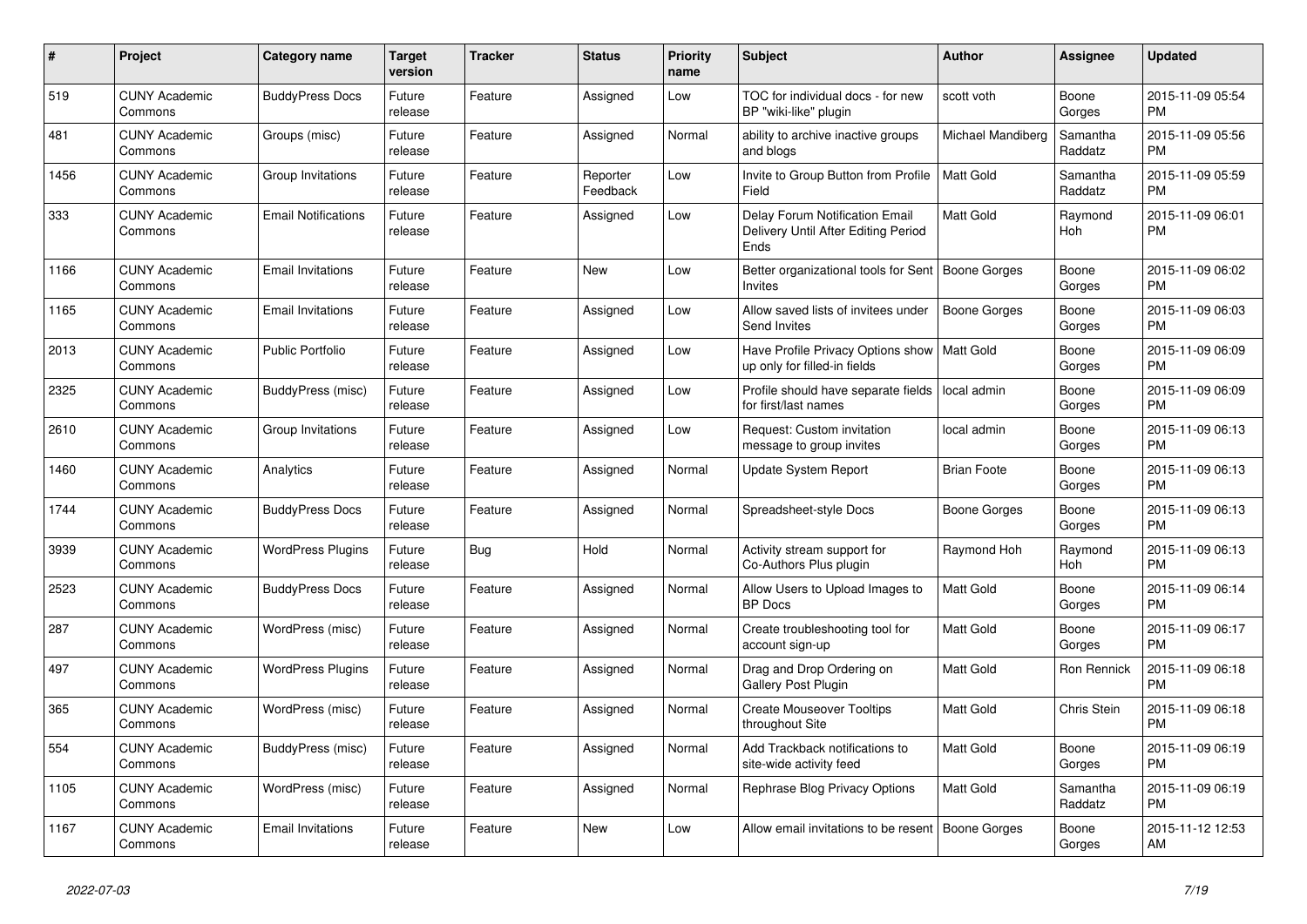| #    | Project                         | <b>Category name</b>      | <b>Target</b><br>version | <b>Tracker</b> | <b>Status</b>        | <b>Priority</b><br>name | <b>Subject</b>                                                                                                                                        | <b>Author</b>           | <b>Assignee</b>     | <b>Updated</b>                |
|------|---------------------------------|---------------------------|--------------------------|----------------|----------------------|-------------------------|-------------------------------------------------------------------------------------------------------------------------------------------------------|-------------------------|---------------------|-------------------------------|
| 5183 | <b>CUNY Academic</b><br>Commons | Social Paper              | Future<br>release        | Design/UX      | <b>New</b>           | Normal                  | Creating a new paper when<br>viewing an existing paper                                                                                                | Raffi<br>Khatchadourian | Samantha<br>Raddatz | 2016-02-02 12:09<br><b>PM</b> |
| 5052 | <b>CUNY Academic</b><br>Commons | Social Paper              | Future<br>release        | Feature        | <b>New</b>           | Low                     | Sentence by sentence or line by<br>line comments (SP suggestion #3)                                                                                   | Marilyn Weber           | Boone<br>Gorges     | 2016-02-11 10:24<br><b>PM</b> |
| 5058 | <b>CUNY Academic</b><br>Commons | Social Paper              | Future<br>release        | Feature        | New                  | Low                     | Can there be a clearer signal that<br>even when comments have<br>already been made you add<br>comments by clicking on the side?<br>(SP suggestion #5) | Marilyn Weber           | Samantha<br>Raddatz | 2016-02-11 10:24<br><b>PM</b> |
| 5205 | <b>CUNY Academic</b><br>Commons | Social Paper              | Future<br>release        | Feature        | <b>New</b>           | Normal                  | Social Paper folders                                                                                                                                  | Marilyn Weber           |                     | 2016-02-11 10:24<br><b>PM</b> |
| 5225 | <b>CUNY Academic</b><br>Commons | Registration              | Future<br>release        | Feature        | Assigned             | Normal                  | On-boarding Issues                                                                                                                                    | Luke Waltzer            | Samantha<br>Raddatz | 2016-02-12 02:58<br><b>PM</b> |
| 5282 | <b>CUNY Academic</b><br>Commons | Social Paper              | Future<br>release        | Bug            | New                  | Normal                  | Replying via email directs to paper<br>but not individual comment.                                                                                    | Marilyn Weber           | Raymond<br>Hoh      | 2016-03-02 01:48<br><b>PM</b> |
| 5397 | <b>CUNY Academic</b><br>Commons | Social Paper              | Future<br>release        | Feature        | New                  | Normal                  | frustrating to have to<br>enable/disable in SP                                                                                                        | Marilyn Weber           | Samantha<br>Raddatz | 2016-04-20 03:39<br><b>PM</b> |
| 5053 | <b>CUNY Academic</b><br>Commons | Social Paper              | Future<br>release        | Feature        | <b>New</b>           | Low                     | Scrollable menu to add readers<br>(SP suggestion #4)                                                                                                  | Marilyn Weber           | Samantha<br>Raddatz | 2016-04-21 05:21<br><b>PM</b> |
| 5488 | <b>CUNY Academic</b><br>Commons | Social Paper              | Future<br>release        | Bug            | <b>New</b>           | Normal                  | Add a "last edited by" field to<br>Social Paper group directories                                                                                     | Boone Gorges            |                     | 2016-04-21 10:05<br><b>PM</b> |
| 5489 | <b>CUNY Academic</b><br>Commons | Social Paper              | Future<br>release        | Feature        | <b>New</b>           | Normal                  | Asc/desc sorting for Social Paper<br>directories                                                                                                      | Boone Gorges            |                     | 2016-04-21 10:06<br><b>PM</b> |
| 4438 | <b>CUNY Academic</b><br>Commons | Events                    | Future<br>release        | <b>Bug</b>     | Assigned             | Normal                  | Events Calendar - Export<br><b>Recurring Events</b>                                                                                                   | scott voth              | Daniel Jones        | 2016-05-23 04:25<br><b>PM</b> |
| 5691 | <b>CUNY Academic</b><br>Commons | <b>Blogs (BuddyPress)</b> | Future<br>release        | Bug            | Assigned             | High                    | Differing numbers on Sites display                                                                                                                    | <b>Matt Gold</b>        | Raymond<br>Hoh      | 2016-06-13 01:37<br><b>PM</b> |
| 5827 | <b>CUNY Academic</b><br>Commons | <b>Public Portfolio</b>   | Future<br>release        | Bug            | Assigned             | Normal                  | Academic Interests square bracket   scott voth<br>links not working                                                                                   |                         | Chris Stein         | 2016-08-11 11:59<br><b>PM</b> |
| 5955 | <b>CUNY Academic</b><br>Commons | Outreach                  | Future<br>release        | Feature        | Assigned             | Normal                  | Create auto-newsletter for<br>commons members                                                                                                         | <b>Matt Gold</b>        | Luke Waltzer        | 2016-08-30 10:34<br>AM        |
| 5268 | <b>CUNY Academic</b><br>Commons | Group Forums              | Future<br>release        | Bug            | Assigned             | Normal                  | Long-time to post to multiple<br>groups                                                                                                               | Luke Waltzer            | Daniel Jones        | 2016-09-07 06:31<br><b>PM</b> |
| 6014 | <b>CUNY Academic</b><br>Commons | Publicity                 | Future<br>release        | Publicity      | Reporter<br>Feedback | Normal                  | Google search listing                                                                                                                                 | <b>Matt Gold</b>        | Boone<br>Gorges     | 2016-09-21 03:48<br><b>PM</b> |
| 6078 | <b>CUNY Academic</b><br>Commons | Blogs (BuddyPress)        | Future<br>release        | Feature        | New                  | Normal                  | <b>Explore Adding Network Blog</b><br>Metadata Plugin                                                                                                 | Luke Waltzer            | Luke Waltzer        | 2016-10-11 10:29<br><b>PM</b> |
| 5696 | <b>CUNY Academic</b><br>Commons | Events                    | Future<br>release        | Feature        | Assigned             | Normal                  | Events Calendar - display options<br>/ calendar aggregation                                                                                           | <b>Matt Gold</b>        | Boone<br>Gorges     | 2016-10-13 11:44<br>AM        |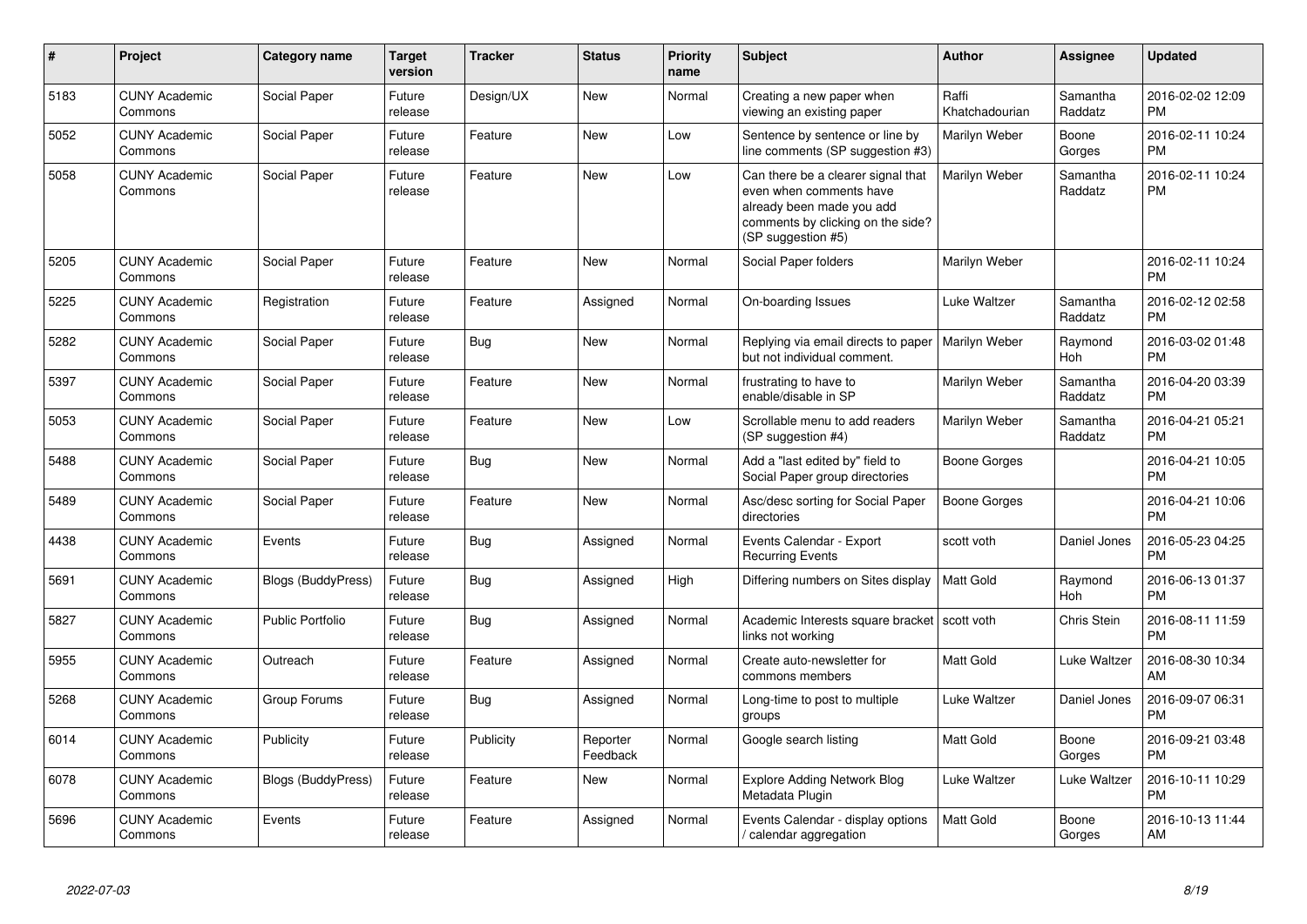| $\#$ | Project                         | <b>Category name</b>     | Target<br>version | <b>Tracker</b> | <b>Status</b>        | Priority<br>name | <b>Subject</b>                                                   | <b>Author</b>           | <b>Assignee</b>    | <b>Updated</b>                |
|------|---------------------------------|--------------------------|-------------------|----------------|----------------------|------------------|------------------------------------------------------------------|-------------------------|--------------------|-------------------------------|
| 4903 | <b>CUNY Academic</b><br>Commons | Events                   | Future<br>release | Design/UX      | Assigned             | Normal           | Improving visual appearance of<br>event calendars                | <b>Matt Gold</b>        | Boone<br>Gorges    | 2016-10-13 11:51<br>AM        |
| 2881 | <b>CUNY Academic</b><br>Commons | <b>Public Portfolio</b>  | Future<br>release | Feature        | Assigned             | Normal           | Redesign the UX for Profiles                                     | Chris Stein             | <b>Chris Stein</b> | 2016-10-13 12:45<br><b>PM</b> |
| 5182 | <b>CUNY Academic</b><br>Commons | Social Paper             | Future<br>release | Design/UX      | New                  | Normal           | "Publishing" a private paper on<br>social paper?                 | Raffi<br>Khatchadourian | Boone<br>Gorges    | 2016-10-13 04:12<br><b>PM</b> |
| 1417 | <b>CUNY Academic</b><br>Commons | <b>BuddyPress Docs</b>   | Future<br>release | Feature        | Assigned             | Low              | Bulk actions for BuddyPress Docs                                 | <b>Boone Gorges</b>     | Boone<br>Gorges    | 2016-10-17 10:41<br><b>PM</b> |
| 6332 | <b>CUNY Academic</b><br>Commons | WordPress (misc)         | Future<br>release | Feature        | <b>New</b>           | Normal           | Allow uploaded files to be marked<br>as private in an ad hoc way | Boone Gorges            |                    | 2016-10-17 11:41<br><b>PM</b> |
| 5826 | <b>CUNY Academic</b><br>Commons | <b>WordPress Plugins</b> | Future<br>release | Support        | Reporter<br>Feedback | Normal           | <b>Remove Subscription Options</b><br>plugin from directory      | Sarah Morgano           | Sarah<br>Morgano   | 2016-10-21 04:14<br><b>PM</b> |
| 6389 | <b>CUNY Academic</b><br>Commons | <b>BuddyPress Docs</b>   | Future<br>release | Feature        | <b>New</b>           | Low              | <b>Make Discussion Area Visible</b><br>When Editing a Doc        | Luke Waltzer            | Boone<br>Gorges    | 2016-10-21 04:16<br><b>PM</b> |
| 6392 | <b>CUNY Academic</b><br>Commons | Group Forums             | Future<br>release | Design/UX      | Assigned             | Low              | Composition/Preview Panes in<br>Forum Posts                      | Luke Waltzer            | Paige Dupont       | 2016-10-21 04:26<br><b>PM</b> |
| 5234 | <b>CUNY Academic</b><br>Commons | Membership               | Future<br>release | Feature        | Assigned             | Normal           | Write Unconfirmed patch for WP                                   | Boone Gorges            | Boone<br>Gorges    | 2016-10-24 11:18<br>AM        |
| 5199 | <b>CUNY Academic</b><br>Commons | Social Paper             | Future<br>release | Feature        | <b>New</b>           | Normal           | add tables to the SP editor                                      | Marilyn Weber           |                    | 2016-10-24 11:27<br>AM        |
| 3090 | <b>CUNY Academic</b><br>Commons | Twitter page             | Future<br>release | Feature        | Assigned             | Normal           | Prevent Retweets from showing<br>up on Commons twitter page      | Matt Gold               | Tahir Butt         | 2016-10-24 11:31<br>AM        |
| 1423 | <b>CUNY Academic</b><br>Commons | BuddyPress (misc)        | Future<br>release | Feature        | Assigned             | Low              | Show an avatar for pingback<br>comment activity items            | Boone Gorges            | <b>Tahir Butt</b>  | 2016-10-24 12:03<br><b>PM</b> |
| 6426 | <b>CUNY Academic</b><br>Commons | Spam/Spam<br>Prevention  | Future<br>release | Feature        | Assigned             | Normal           | Force captcha on all comments?                                   | <b>Matt Gold</b>        | <b>Tahir Butt</b>  | 2016-10-24 02:06<br><b>PM</b> |
| 6749 | <b>CUNY Academic</b><br>Commons | Events                   | Future<br>release | Bug            | New                  | Low              | BPEO iCal request can trigger<br>very large number of DB queries | <b>Boone Gorges</b>     | Raymond<br>Hoh     | 2016-11-15 10:09<br><b>PM</b> |
| 6755 | <b>CUNY Academic</b><br>Commons | WordPress (misc)         | Future<br>release | Bug            | <b>New</b>           | Normal           | Cannot Deactivate Plugin                                         | Laura Kane              |                    | 2016-11-16 01:12<br><b>PM</b> |
| 4980 | <b>CUNY Academic</b><br>Commons | Home Page                | Future<br>release | Feature        | Assigned             | Normal           | CAC Featured Content -- Adding<br>Randomization                  | Matt Gold               | Boone<br>Gorges    | 2016-12-12 03:01<br><b>PM</b> |
| 5316 | <b>CUNY Academic</b><br>Commons | User Experience          | Future<br>release | Feature        | Assigned             | Normal           | Prompt user email address<br>updates                             | <b>Matt Gold</b>        | Stephen Real       | 2016-12-21 03:30<br><b>PM</b> |
| 7624 | <b>CUNY Academic</b><br>Commons | BuddyPress (misc)        | Future<br>release | Design/UX      | New                  | Normal           | <b>BP</b> Notifications                                          | Luke Waltzer            | Paige Dupont       | 2017-02-08 10:43<br><b>PM</b> |
| 6356 | <b>CUNY Academic</b><br>Commons | <b>WordPress Plugins</b> | Future<br>release | Bug            | Reporter<br>Feedback | Low              | Should Subscribe2 be<br>deprecated?                              | Luke Waltzer            |                    | 2017-03-20 12:20<br><b>PM</b> |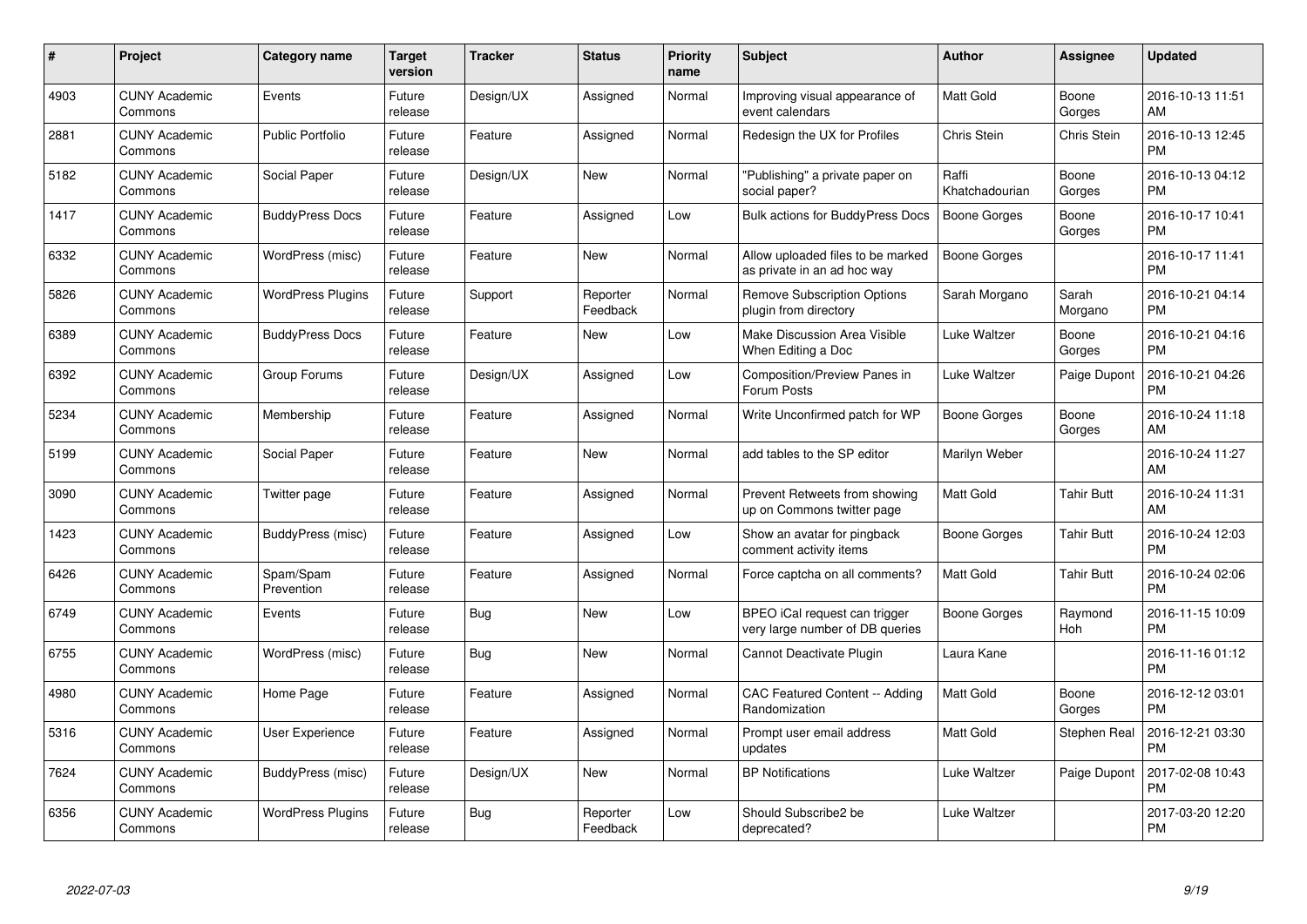| $\#$  | Project                         | <b>Category name</b>       | <b>Target</b><br>version | <b>Tracker</b> | <b>Status</b>        | <b>Priority</b><br>name | <b>Subject</b>                                                                                  | Author                  | Assignee            | <b>Updated</b>                |
|-------|---------------------------------|----------------------------|--------------------------|----------------|----------------------|-------------------------|-------------------------------------------------------------------------------------------------|-------------------------|---------------------|-------------------------------|
| 4481  | <b>CUNY Academic</b><br>Commons | Events                     | Future<br>release        | Feature        | New                  | Normal                  | Group admins/mods should have<br>the ability to unlink an event from<br>the group               | <b>Boone Gorges</b>     | Boone<br>Gorges     | 2017-04-24 03:53<br><b>PM</b> |
| 8078  | <b>CUNY Academic</b><br>Commons | <b>WordPress Plugins</b>   | Future<br>release        | System Upgrade | Assigned             | Normal                  | <b>CommentPress Updates</b>                                                                     | Margaret Galvan         | Christian<br>Wach   | 2017-05-08 03:49<br><b>PM</b> |
| 8211  | <b>CUNY Academic</b><br>Commons | <b>WordPress Themes</b>    | Future<br>release        | Feature        | New                  | Normal                  | Theme Suggestions: Material<br>Design-Inspired Themes                                           | Margaret Galvan         | Margaret<br>Galvan  | 2017-08-07 02:48<br><b>PM</b> |
| 8756  | <b>CUNY Academic</b><br>Commons | Group Blogs                | Future<br>release        | Feature        | Hold                 | Normal                  | Connect multiple blogs to one<br>group?                                                         | Matt Gold               | Boone<br>Gorges     | 2017-09-30 10:42<br>AM        |
| 8675  | <b>CUNY Academic</b><br>Commons | User Onboarding            | Future<br>release        | Bug            | Reporter<br>Feedback | Low                     | Add new User search screen calls<br>for the input of email address but<br>doesn't work with one | Paul Hebert             | Boone<br>Gorges     | 2017-10-11 11:17<br>AM        |
| 8498  | <b>CUNY Academic</b><br>Commons | <b>WordPress Plugins</b>   | Future<br>release        | Feature        | <b>New</b>           | Low                     | <b>Gravity Forms Email Users</b>                                                                | Raffi<br>Khatchadourian | Matt Gold           | 2017-10-13 12:58<br><b>PM</b> |
| 3580  | <b>CUNY Academic</b><br>Commons | Group Blogs                | Future<br>release        | Feature        | New                  | Normal                  | Multiple blogs per group                                                                        | <b>Boone Gorges</b>     | Boone<br>Gorges     | 2018-02-20 02:02<br><b>PM</b> |
| 9211  | <b>CUNY Academic</b><br>Commons | <b>WordPress Plugins</b>   | Future<br>release        | Support        | Reporter<br>Feedback | Normal                  | Auto-Role Setting in Forum Plugin<br><b>Causing Some Confusion</b>                              | Luke Waltzer            | Boone<br>Gorges     | 2018-03-13 11:44<br>AM        |
| 7022  | <b>CUNY Academic</b><br>Commons | Announcements              | Future<br>release        | Bug            | New                  | Normal                  | Sitewide announcements should<br>be displayed on, and dismissable<br>from, mapped domains       | Boone Gorges            | Boone<br>Gorges     | 2018-03-22 10:18<br>AM        |
| 9207  | <b>CUNY Academic</b><br>Commons |                            | Future<br>release        | Support        | Reporter<br>Feedback | Normal                  | display dashboards made in<br>Tableau?                                                          | Marilyn Weber           | Boone<br>Gorges     | 2018-04-10 10:42<br>AM        |
| 7663  | <b>CUNY Academic</b><br>Commons | Social Paper               | Future<br>release        | Bug            | New                  | Normal                  | Social Paper notifications not<br>formatted correctly on secondary<br>sites                     | <b>Boone Gorges</b>     | Boone<br>Gorges     | 2018-04-16 03:52<br><b>PM</b> |
| 7981  | <b>CUNY Academic</b><br>Commons | Social Paper               | Future<br>release        | Bug            | <b>New</b>           | Normal                  | Social Paper comments should<br>not go to spam                                                  | Luke Waltzer            | Boone<br>Gorges     | 2018-04-16 03:52<br><b>PM</b> |
| 3768  | <b>CUNY Academic</b><br>Commons | Public Portfolio           | Future<br>release        | Feature        | Assigned             | Normal                  | Institutions/Past positions on<br>public portfolios                                             | <b>Matt Gold</b>        | Boone<br>Gorges     | 2018-04-23 10:44<br>AM        |
| 9835  | <b>CUNY Academic</b><br>Commons | Group Forums               | Future<br>release        | Bug            | Assigned             | Normal                  | add a "like" function?                                                                          | Marilyn Weber           | <b>Erik Trainer</b> | 2018-06-05 01:49<br><b>PM</b> |
| 9895  | <b>CUNY Academic</b><br>Commons | Onboarding                 | Future<br>release        | Feature        | Assigned             | Normal                  | Add "Accept Invitation"<br>link/button/function to Group<br>and/or Site invitation emails?      | Luke Waltzer            | Boone<br>Gorges     | 2018-06-07 12:42<br><b>PM</b> |
| 9947  | <b>CUNY Academic</b><br>Commons | <b>WordPress Plugins</b>   | Future<br>release        | Feature        | Reporter<br>Feedback | Normal                  | Install H5P quiz plugin                                                                         | Matt Gold               | Boone<br>Gorges     | 2018-09-11 11:01<br>AM        |
| 10368 | <b>CUNY Academic</b><br>Commons |                            | Future<br>release        | Feature        | Assigned             | Normal                  | Use ORCID data to populate<br>academic profile page                                             | Stephen Francoeur       | Boone<br>Gorges     | 2018-09-25 01:53<br>PM.       |
| 5992  | <b>CUNY Academic</b><br>Commons | <b>Email Notifications</b> | Future<br>release        | Feature        | New                  | Normal                  | Changing the From line of<br>autogenerated blog emails                                          | Marilyn Weber           |                     | 2018-09-27 05:19<br>PM        |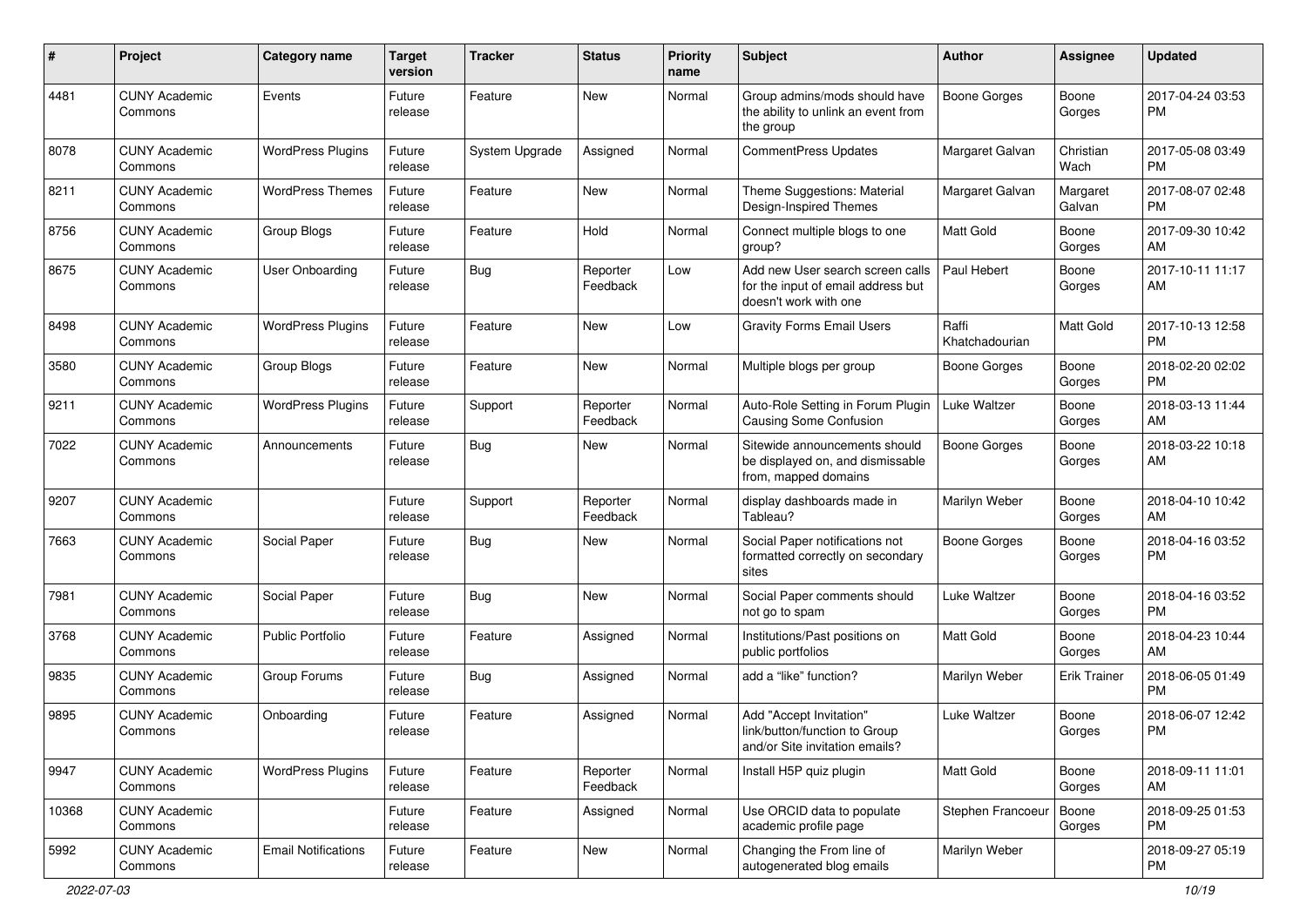| #     | <b>Project</b>                  | Category name            | <b>Target</b><br>version | <b>Tracker</b> | <b>Status</b>        | <b>Priority</b><br>name | <b>Subject</b>                                                                                               | Author              | Assignee            | <b>Updated</b>                |
|-------|---------------------------------|--------------------------|--------------------------|----------------|----------------------|-------------------------|--------------------------------------------------------------------------------------------------------------|---------------------|---------------------|-------------------------------|
| 9289  | <b>CUNY Academic</b><br>Commons | <b>WordPress Plugins</b> | Future<br>release        | Bug            | Reporter<br>Feedback | Normal                  | Email Users Plugin                                                                                           | Laurie Hurson       | Boone<br>Gorges     | 2018-10-24 12:34<br><b>PM</b> |
| 9028  | <b>CUNY Academic</b><br>Commons | Onboarding               | Future<br>release        | Feature        | Assigned             | Normal                  | suggest groups to new members<br>during the registration process                                             | <b>Matt Gold</b>    | Chris Stein         | 2018-10-24 12:34<br><b>PM</b> |
| 9926  | <b>CUNY Academic</b><br>Commons | <b>WordPress Plugins</b> | Future<br>release        | Bug            | <b>New</b>           | Normal                  | twitter-mentions-as-comments<br>cron jobs can run long                                                       | Boone Gorges        | Boone<br>Gorges     | 2018-10-24 12:34<br><b>PM</b> |
| 10659 | <b>CUNY Academic</b><br>Commons | Group Forums             | Future<br>release        | Feature        | Assigned             | Normal                  | Post to multiple groups via email                                                                            | <b>Matt Gold</b>    | Raymond<br>Hoh      | 2018-11-15 12:54<br>AM        |
| 11024 | <b>CUNY Academic</b><br>Commons | WordPress (misc)         | Future<br>release        | <b>Bug</b>     | <b>New</b>           | Normal                  | Subsites should not show "you<br>should update your .htaccess<br>now" notice after permalink setting<br>save | <b>Boone Gorges</b> |                     | 2019-01-28 01:35<br><b>PM</b> |
| 11131 | <b>CUNY Academic</b><br>Commons |                          | Future<br>release        | Feature        | Reporter<br>Feedback | Normal                  | Image Annotation Plugins                                                                                     | Laurie Hurson       |                     | 2019-02-26 11:33<br>AM        |
| 9720  | <b>CUNY Academic</b><br>Commons | Authentication           | Future<br>release        | Feature        | <b>New</b>           | Normal                  | The Commons should be an<br>oAuth provider                                                                   | Boone Gorges        |                     | 2019-03-01 02:04<br><b>PM</b> |
| 4635  | <b>CUNY Academic</b><br>Commons | Authentication           | Future<br>release        | Feature        | New                  | Normal                  | Allow non-WP authentication                                                                                  | Boone Gorges        | Sonja Leix          | 2019-03-01 02:05<br><b>PM</b> |
| 5016  | <b>CUNY Academic</b><br>Commons | Events                   | Future<br>release        | Feature        | Assigned             | Low                     | Allow comments to be posted on<br>events                                                                     | <b>Matt Gold</b>    | Raymond<br>Hoh      | 2019-03-01 02:23<br><b>PM</b> |
| 1544  | <b>CUNY Academic</b><br>Commons | Groups (misc)            | Future<br>release        | Feature        | Reporter<br>Feedback | Normal                  | Group Filtering and Sorting                                                                                  | <b>Matt Gold</b>    | Chris Stein         | 2019-03-01 02:25<br><b>PM</b> |
| 11392 | <b>CUNY Academic</b><br>Commons |                          | Future<br>release        | Bug            | New                  | Normal                  | Migrate users away from<br><b>StatPress</b>                                                                  | Boone Gorges        |                     | 2019-04-23 03:53<br><b>PM</b> |
| 11531 | <b>CUNY Academic</b><br>Commons | Events                   | Future<br>release        | Feature        | <b>New</b>           | Normal                  | Main Events calendar should<br>include non-public events that<br>user has access to                          | scott voth          | Boone<br>Gorges     | 2019-06-11 10:00<br>AM        |
| 11834 | <b>CUNY Academic</b><br>Commons | <b>Group Files</b>       | Future<br>release        | Feature        | <b>New</b>           | Normal                  | Improved tools for managing<br>group file folders                                                            | Boone Gorges        | Sonja Leix          | 2019-09-06 03:55<br><b>PM</b> |
| 5050  | <b>CUNY Academic</b><br>Commons | Social Paper             | Future<br>release        | Feature        | <b>New</b>           | Low                     | Making comments visible in SP<br>editing mode (SP suggestion #1)                                             | Marilyn Weber       | Samantha<br>Raddatz | 2019-09-17 11:10<br><b>PM</b> |
| 11788 | <b>CUNY Academic</b><br>Commons | <b>WordPress Plugins</b> | Future<br>release        | Support        | Reporter<br>Feedback | Normal                  | Plugin Request - Browse Aloud                                                                                | scott voth          |                     | 2019-09-24 08:42<br>AM        |
| 11860 | <b>CUNY Academic</b><br>Commons | Registration             | Future<br>release        | Feature        | New                  | Normal                  | <b>Ensure Students Are Aware They</b><br>Can Use Aliases At Registration                                     | scott voth          |                     | 2019-09-24 08:46<br>AM        |
| 11789 | <b>CUNY Academic</b><br>Commons | Courses                  | Future<br>release        | Feature        | <b>New</b>           | Normal                  | Ability to remove item from<br>Courses list                                                                  | Laurie Hurson       | Sonja Leix          | 2019-09-24 12:28<br><b>PM</b> |
| 8836  | <b>CUNY Academic</b><br>Commons | Blogs (BuddyPress)       | Future<br>release        | Feature        | Assigned             | Normal                  | Redesign site launch process                                                                                 | <b>Matt Gold</b>    | Boone<br>Gorges     | 2019-10-03 02:49<br><b>PM</b> |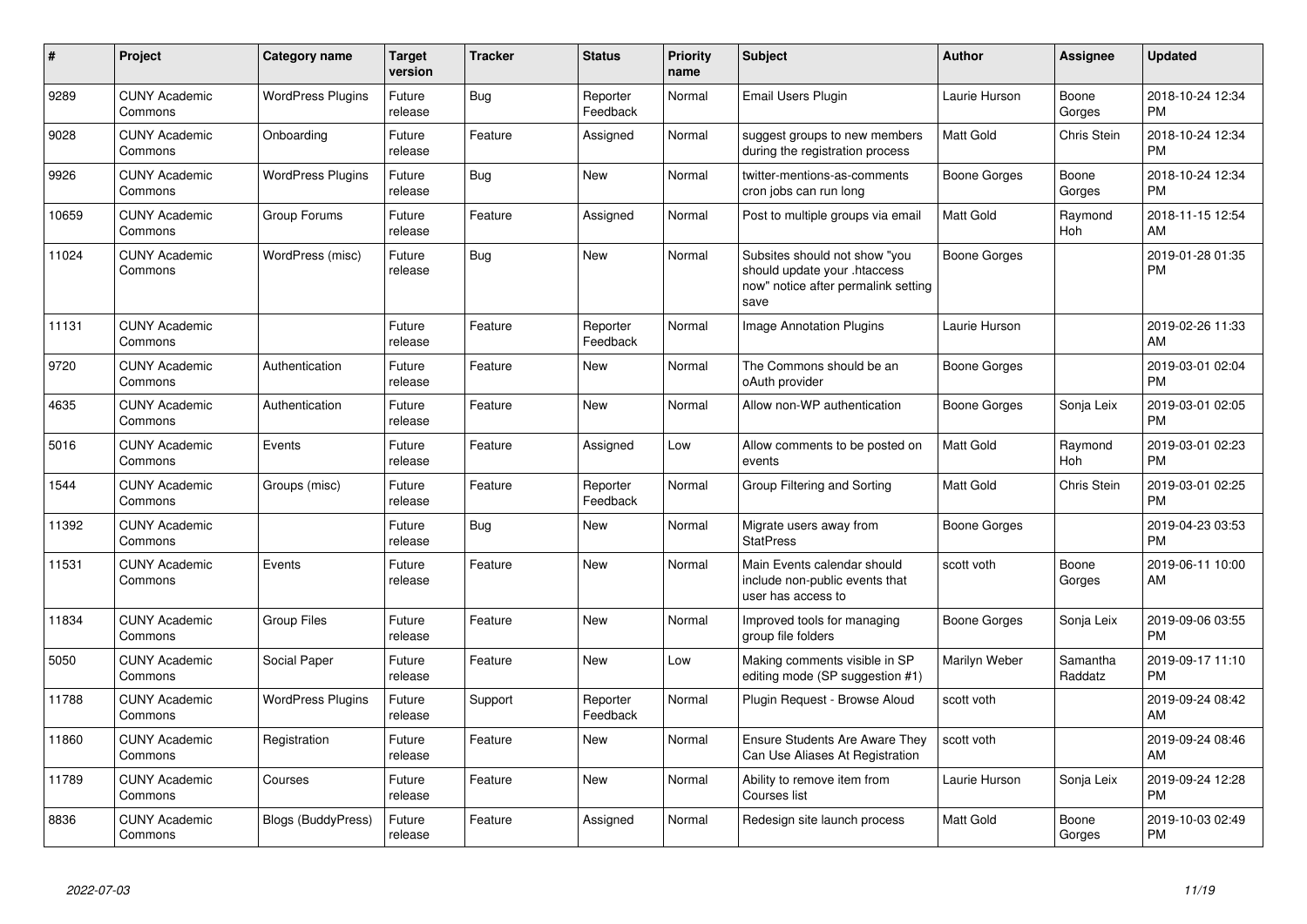| #     | <b>Project</b>                  | Category name              | Target<br>version | <b>Tracker</b> | <b>Status</b>        | Priority<br>name | <b>Subject</b>                                                                             | <b>Author</b>       | Assignee            | <b>Updated</b>                |
|-------|---------------------------------|----------------------------|-------------------|----------------|----------------------|------------------|--------------------------------------------------------------------------------------------|---------------------|---------------------|-------------------------------|
| 11945 | <b>CUNY Academic</b><br>Commons | Reckoning                  | Future<br>release | Feature        | Reporter<br>Feedback | Normal           | Add Comments bubble to<br>Reckoning views                                                  | Boone Gorges        | Boone<br>Gorges     | 2019-11-12 05:14<br><b>PM</b> |
| 12091 | <b>CUNY Academic</b><br>Commons | <b>Group Files</b>         | Future<br>release | Feature        | New                  | Normal           | Improved pre-upload file validation<br>for bp-group-documents                              | <b>Boone Gorges</b> | Boone<br>Gorges     | 2019-11-14 01:21<br><b>PM</b> |
| 11971 | <b>CUNY Academic</b><br>Commons | <b>Email Notifications</b> | Future<br>release | Bug            | Reporter<br>Feedback | Low              | Pictures obscured in emailed post<br>notifications                                         | Marilyn Weber       | Raymond<br>Hoh      | 2019-11-21 01:14<br><b>PM</b> |
| 12446 | <b>CUNY Academic</b><br>Commons | Groups (misc)              | Future<br>release | Feature        | Reporter<br>Feedback | Normal           | Toggle default site to group forum<br>posting                                              | Laurie Hurson       | Laurie Hurson       | 2020-03-10 11:57<br>AM        |
| 12573 | <b>CUNY Academic</b><br>Commons | <b>WordPress Plugins</b>   | Future<br>release | Bug            | New                  | Normal           | CommentPress Core Issues                                                                   | scott voth          |                     | 2020-03-24 04:32<br><b>PM</b> |
| 5581  | <b>CUNY Academic</b><br>Commons | Analytics                  | Future<br>release | Feature        | Assigned             | Normal           | <b>Explore alternatives to Google</b><br>Analytics                                         | Matt Gold           | Valerie<br>Townsend | 2020-04-17 03:12<br><b>PM</b> |
| 10354 | <b>CUNY Academic</b><br>Commons | <b>Public Portfolio</b>    | Future<br>release | Feature        | <b>New</b>           | Normal           | Opt out of Having a Profile Page                                                           | scott voth          | Chris Stein         | 2020-05-12 10:43<br>AM        |
| 13048 | <b>CUNY Academic</b><br>Commons | Shortcodes and<br>embeds   | Future<br>release | Feature        | New                  | Normal           | Jupyter Notebooks support                                                                  | Boone Gorges        |                     | 2020-07-14 11:46<br>AM        |
| 3002  | <b>CUNY Academic</b><br>Commons | Search                     | Future<br>release | Feature        | Assigned             | Normal           | Overhaul CAC search by using<br>external search appliance                                  | Boone Gorges        | Boone<br>Gorges     | 2020-07-15 03:05<br><b>PM</b> |
| 13370 | <b>CUNY Academic</b><br>Commons | Group Library              | Future<br>release | Feature        | <b>New</b>           | Normal           | Library bulk deletion and folder<br>editing                                                | Colin McDonald      | Boone<br>Gorges     | 2020-10-13 10:41<br>AM        |
| 13466 | <b>CUNY Academic</b><br>Commons | Cavalcade                  | Future<br>release | Feature        | New                  | Normal           | Automated cleanup for duplicate<br>Cavalcade tasks                                         | Boone Gorges        | Boone<br>Gorges     | 2020-10-13 05:24<br>PM        |
| 7115  | <b>CUNY Academic</b><br>Commons | Groups (misc)              | Future<br>release | Feature        | Reporter<br>Feedback | Normal           | make licensing info clear during<br>group creation                                         | Matt Gold           | Raymond<br>Hoh      | 2020-12-08 11:32<br><b>AM</b> |
| 14113 | <b>CUNY Academic</b><br>Commons | WordPress (misc)           | Future<br>release | Bug            | Hold                 | Normal           | Block Editor Not Working on this<br>page - Json error                                      | scott voth          | Boone<br>Gorges     | 2021-03-05 11:01<br>AM        |
| 14496 | <b>CUNY Academic</b><br>Commons | Domain Mapping             | Future<br>release | Bug            | <b>New</b>           | Normal           | Mapped domain SSO uses<br>third-party cookies                                              | Raymond Hoh         | Raymond<br>Hoh      | 2021-05-24 04:03<br>PM        |
| 12042 | <b>CUNY Academic</b><br>Commons | <b>Email Notifications</b> | Future<br>release | Feature        | <b>New</b>           | Normal           | Improved error logging for BPGES<br>send queue                                             | Boone Gorges        | Boone<br>Gorges     | 2021-11-19 12:25<br><b>PM</b> |
| 13358 | <b>CUNY Academic</b><br>Commons | Group Forums               | Future<br>release | Feature        | New                  | Normal           | Improved UI for group forum<br>threading settings                                          | Boone Gorges        | Raymond<br>Hoh      | 2021-11-19 12:27<br><b>PM</b> |
| 13199 | <b>CUNY Academic</b><br>Commons | Group Forums               | Future<br>release | Feature        | <b>New</b>           | Normal           | Favoring Groups over bbPress<br>plugin                                                     | Colin McDonald      | Colin<br>McDonald   | 2021-11-19 12:28<br><b>PM</b> |
| 14309 | <b>CUNY Academic</b><br>Commons | Group Library              | Future<br>release | Feature        | New                  | Normal           | Better handling of<br>bp_group_document file download<br>attempts when file is not present | Boone Gorges        | Boone<br>Gorges     | 2021-11-19 12:28<br><b>PM</b> |
| 13650 | <b>CUNY Academic</b><br>Commons | Group Library              | Future<br>release | Feature        | <b>New</b>           | Normal           | Forum Attachments in Group<br>Library                                                      | Laurie Hurson       |                     | 2021-11-19 12:30<br><b>PM</b> |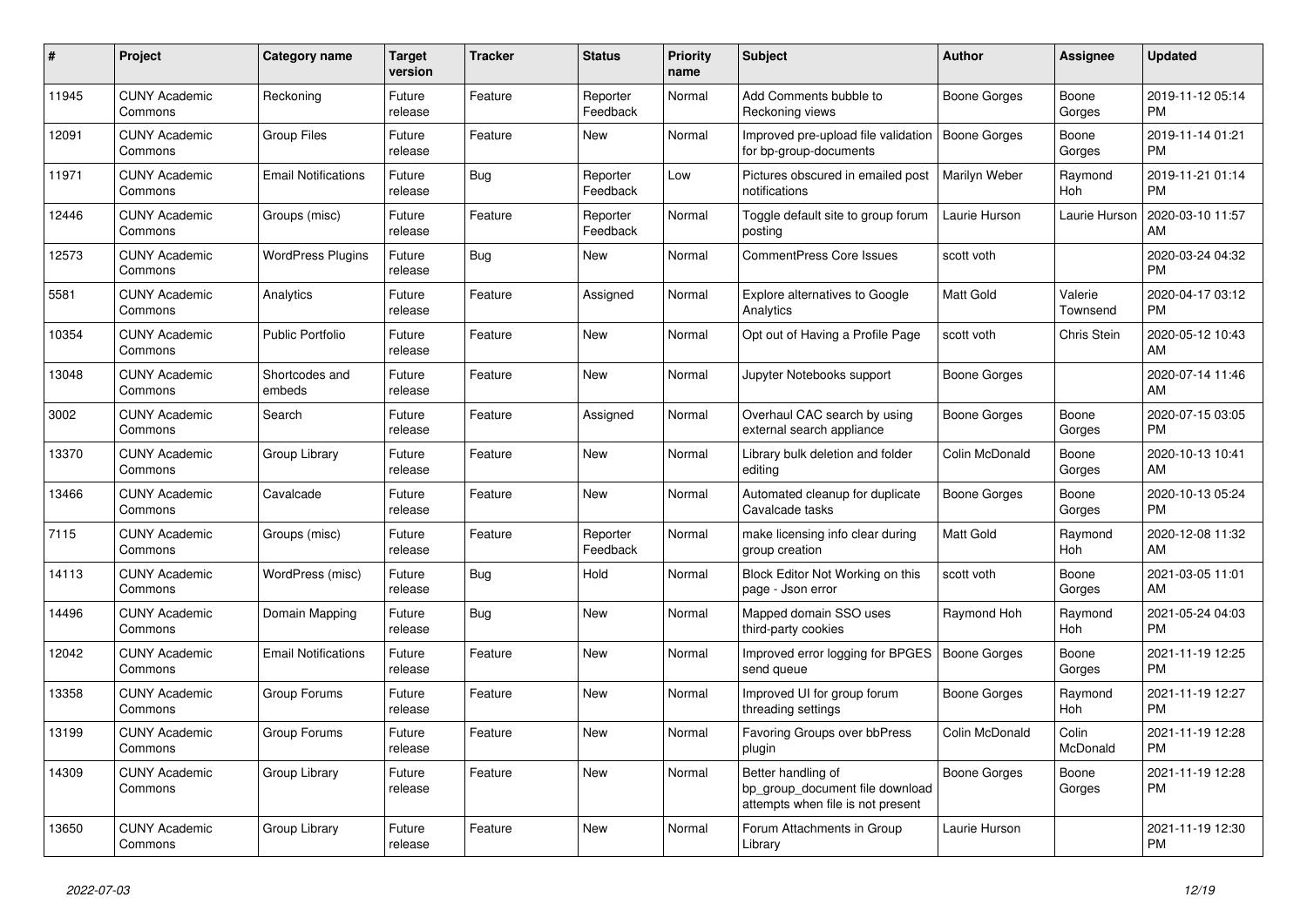| #     | Project                         | <b>Category name</b>        | Target<br>version | <b>Tracker</b> | <b>Status</b> | Priority<br>name | <b>Subject</b>                                                      | <b>Author</b>       | <b>Assignee</b>     | <b>Updated</b>                |
|-------|---------------------------------|-----------------------------|-------------------|----------------|---------------|------------------|---------------------------------------------------------------------|---------------------|---------------------|-------------------------------|
| 13331 | <b>CUNY Academic</b><br>Commons | Site cloning                | Future<br>release | Bug            | <b>New</b>    | Normal           | Combine Site Template and Clone<br>operations                       | Boone Gorges        | Jeremy Felt         | 2021-11-19 12:39<br><b>PM</b> |
| 13835 | <b>CUNY Academic</b><br>Commons | WordPress (misc)            | Future<br>release | Feature        | <b>New</b>    | Normal           | Allow OneSearch widget to have<br>'CUNY' as campus                  | Boone Gorges        | Boone<br>Gorges     | 2021-11-19 12:39<br><b>PM</b> |
| 10226 | <b>CUNY Academic</b><br>Commons | Courses                     | Future<br>release | Feature        | <b>New</b>    | Normal           | Add "My Courses" to drop down<br>list                               | scott voth          | Boone<br>Gorges     | 2021-11-19 12:42<br><b>PM</b> |
| 14987 | <b>CUNY Academic</b><br>Commons | <b>WordPress Plugins</b>    | Future<br>release | Bug            | <b>New</b>    | Normal           | Elementor update causes<br>database freeze-up                       | Boone Gorges        | Boone<br>Gorges     | 2021-11-29 12:02<br><b>PM</b> |
| 14184 | <b>CUNY Academic</b><br>Commons | <b>Public Portfolio</b>     | Future<br>release | Feature        | <b>New</b>    | Normal           | Centralized mechanism for storing<br>Campus affiliations            | <b>Boone Gorges</b> | Boone<br>Gorges     | 2022-01-04 11:35<br>AM        |
| 8900  | <b>CUNY Academic</b><br>Commons | Accessibility               | Future<br>release | Feature        | Assigned      | Normal           | Look into tools to enforce<br>accessibility in WP environment       | Matt Gold           | Boone<br>Gorges     | 2022-04-26 11:59<br>AM        |
| 8901  | <b>CUNY Academic</b><br>Commons | Accessibility               | Future<br>release | Feature        | Assigned      | Normal           | Theme analysis for accessibility                                    | Matt Gold           | Boone<br>Gorges     | 2022-04-26 11:59<br>AM        |
| 8835  | <b>CUNY Academic</b><br>Commons | <b>Blogs (BuddyPress)</b>   | Future<br>release | Feature        | <b>New</b>    | Normal           | Extend cuny is shortlinks to sites                                  | Luke Waltzer        | Boone<br>Gorges     | 2022-04-26 11:59<br>AM        |
| 11243 | <b>CUNY Academic</b><br>Commons | BuddyPress (misc)           | Future<br>release | Bug            | New           | Normal           | Audit bp-custom.php                                                 | Raymond Hoh         | Raymond<br>Hoh      | 2022-04-26 11:59<br>AM        |
| 10380 | <b>CUNY Academic</b><br>Commons | WordPress (misc)            | Future<br>release | Feature        | In Progress   | Normal           | Remove blacklisted plugins                                          | Boone Gorges        |                     | 2022-04-26 12:00<br>PM        |
| 11843 | <b>CUNY Academic</b><br>Commons | WordPress (misc)            | Future<br>release | Design/UX      | New           | Normal           | Tweaking the Gutenberg Editor<br>Interface                          | Laurie Hurson       |                     | 2022-04-26 12:00<br><b>PM</b> |
| 14787 | <b>CUNY Academic</b><br>Commons | <b>Plugin Packages</b>      | Future<br>release | Feature        | New           | Normal           | Creating a "Design" plugin<br>package                               | Laurie Hurson       | scott voth          | 2022-04-27 04:56<br><b>PM</b> |
| 16092 | <b>CUNY Academic</b><br>Commons |                             | Future<br>release | Feature        | Hold          | Normal           | Don't show main site in Site<br>search results                      | <b>Boone Gorges</b> | Boone<br>Gorges     | 2022-05-17 03:12<br>PM.       |
| 15604 | <b>CUNY Academic</b><br>Commons | <b>Email Notifications</b>  | Future<br>release | Feature        | Assigned      | Normal           | <b>Restructure Commons Group</b><br>Digest Email Messages           | Matt Gold           | Boone<br>Gorges     | 2022-05-26 10:45<br>AM        |
| 10580 | <b>CUNY Academic</b><br>Commons | Information<br>Architecture | Future<br>release | Design/UX      | New           | Normal           | Primary nav item review                                             | Boone Gorges        | Sara Cannon         | 2022-06-28 01:29<br><b>PM</b> |
| 3524  | <b>CUNY Academic</b><br>Commons | Documentation               | Not tracked       | Documentation  | Assigned      | Normal           | Post describing all you can do<br>when starting up a new blog/group | Matt Gold           | scott voth          | 2014-10-04 12:56<br><b>PM</b> |
| 4027  | <b>CUNY Academic</b><br>Commons | Commons In A Box            | Not tracked       | Design/UX      | Assigned      | Normal           | Usability review of CBOX update<br>procedures                       | <b>Matt Gold</b>    | Samantha<br>Raddatz | 2015-05-11 06:36<br><b>PM</b> |
| 4235  | <b>CUNY Academic</b><br>Commons |                             | Not tracked       | Design/UX      | Assigned      | Normal           | Explore user experience around<br>comments on forum topics vs docs  | Matt Gold           | Samantha<br>Raddatz | 2015-07-21 10:23<br>AM        |
| 3565  | <b>CUNY Academic</b><br>Commons | My Commons                  | Not tracked       | Documentation  | <b>New</b>    | Normal           | Load Newest inconsistencies                                         | Chris Stein         | scott voth          | 2015-11-09 01:16<br>PM        |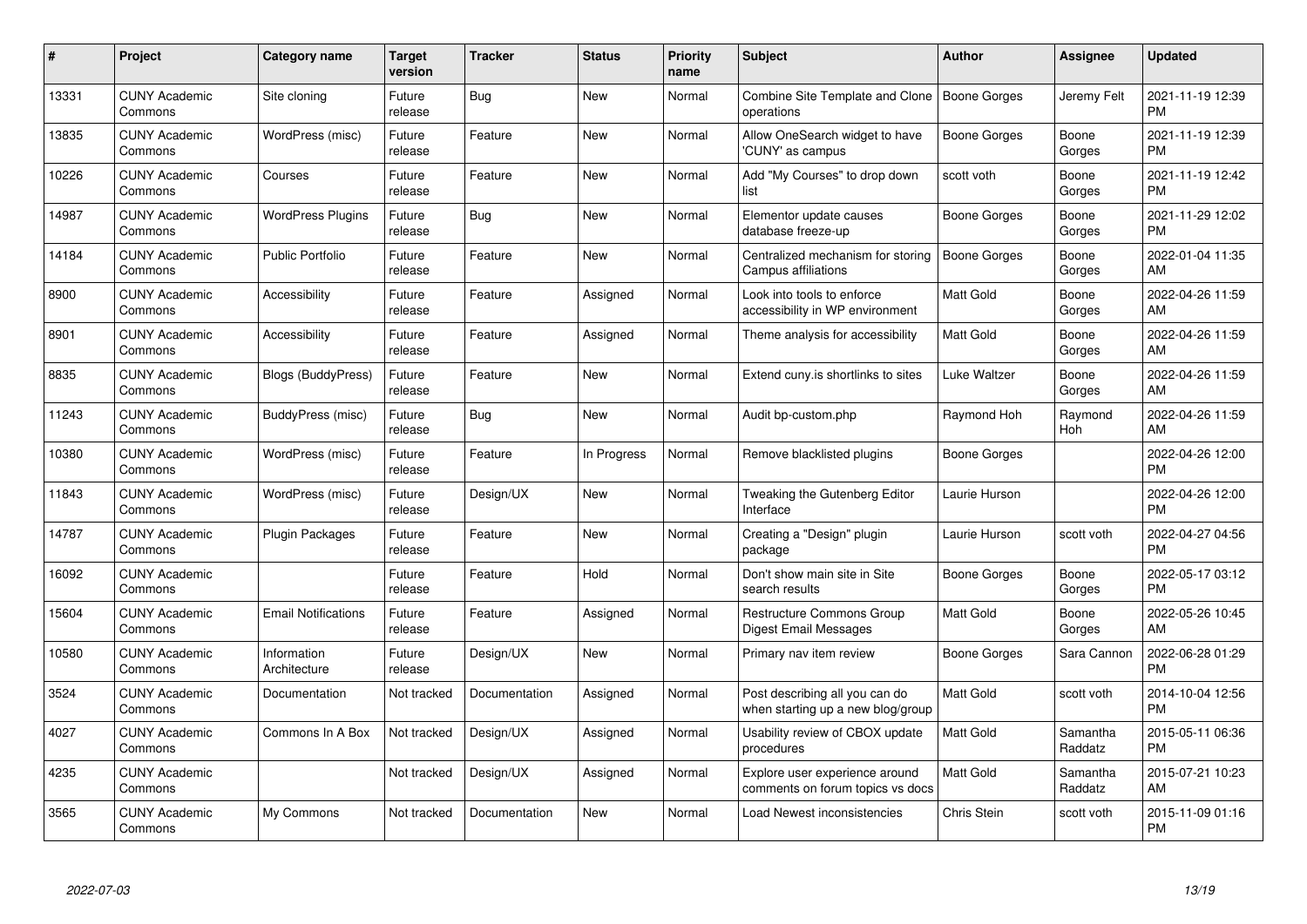| #    | Project                         | <b>Category name</b>           | <b>Target</b><br>version | Tracker       | <b>Status</b>        | <b>Priority</b><br>name | <b>Subject</b>                                                                     | Author              | <b>Assignee</b>     | <b>Updated</b>                |
|------|---------------------------------|--------------------------------|--------------------------|---------------|----------------------|-------------------------|------------------------------------------------------------------------------------|---------------------|---------------------|-------------------------------|
| 4972 | <b>CUNY Academic</b><br>Commons | Analytics                      | Not tracked              | <b>Bug</b>    | New                  | Normal                  | <b>Newsletter Analytics</b>                                                        | Stephen Real        | Matt Gold           | 2015-12-09 12:54<br><b>PM</b> |
| 3230 | <b>CUNY Academic</b><br>Commons | Internal Tools and<br>Workflow | Not tracked              | Feature       | Assigned             | High                    | Scripts for quicker<br>provisioning/updating of<br>development environments        | <b>Boone Gorges</b> | Boone<br>Gorges     | 2016-01-26 04:54<br><b>PM</b> |
| 2175 | <b>CUNY Academic</b><br>Commons | WordPress (misc)               | Not tracked              | Support       | Assigned             | Normal                  | Subscibe 2 vs. Jetpack<br>subscription options                                     | local admin         | Matt Gold           | 2016-01-26 04:58<br><b>PM</b> |
| 4070 | <b>CUNY Academic</b><br>Commons | Analytics                      | Not tracked              | Support       | Assigned             | Normal                  | Request for JITP site analytics                                                    | Matt Gold           | Seth Persons        | 2016-02-23 03:09<br><b>PM</b> |
| 636  | <b>CUNY Academic</b><br>Commons | WordPress (misc)               | Not tracked              | Support       | Assigned             | Normal                  | Create Lynda.com-like Table of<br>Contents for Prospective Tutorial<br>Screencasts | <b>Matt Gold</b>    | scott voth          | 2016-02-23 03:12<br>PM        |
| 4986 | <b>CUNY Academic</b><br>Commons | ZenDesk                        | Not tracked              | Support       | Assigned             | Normal                  | Prepare documentation for<br>Zendesk re web widget                                 | <b>Matt Gold</b>    | Samantha<br>Raddatz | 2016-02-25 03:09<br><b>PM</b> |
| 3369 | <b>CUNY Academic</b><br>Commons | Reply By Email                 | Not tracked              | Outreach      | Hold                 | Normal                  | Release reply by email to WP<br>plugin directory                                   | <b>Matt Gold</b>    | Raymond<br>Hoh      | 2016-03-01 12:46<br><b>PM</b> |
| 2666 | <b>CUNY Academic</b><br>Commons | About page                     | Not tracked              | Documentation | Assigned             | Normal                  | <b>Update About Text</b>                                                           | Chris Stein         | Luke Waltzer        | 2016-03-04 11:19<br>AM        |
| 2612 | <b>CUNY Academic</b><br>Commons |                                | Not tracked              | Publicity     | Assigned             | Normal                  | Pinterest site for the Commons                                                     | local admin         | Sarah<br>Morgano    | 2016-03-04 11:19<br>AM        |
| 5317 | <b>CUNY Academic</b><br>Commons | Group Blogs                    | Not tracked              | <b>Bug</b>    | Reporter<br>Feedback | Normal                  | Notifications of New Post Didn't<br>Come                                           | Luke Waltzer        | Samantha<br>Raddatz | 2016-03-21 10:41<br><b>PM</b> |
| 5298 | <b>CUNY Academic</b><br>Commons |                                | Not tracked              | Publicity     | New                  | Normal                  | Survey Pop-Up Text                                                                 | Samantha Raddatz    | Samantha<br>Raddatz | 2016-03-22 12:27<br><b>PM</b> |
| 3657 | <b>CUNY Academic</b><br>Commons | WordPress (misc)               | Not tracked              | Feature       | New                  | Normal                  | Create alert for GC email<br>addresses                                             | Matt Gold           | Matt Gold           | 2016-04-14 11:29<br><b>PM</b> |
| 5679 | <b>CUNY Academic</b><br>Commons | Analytics                      | Not tracked              | Feature       | New                  | Normal                  | Logged In Users for GA                                                             | Valerie Townsend    | Valerie<br>Townsend | 2016-06-11 09:49<br>AM        |
| 6115 | <b>CUNY Academic</b><br>Commons | Publicity                      | Not tracked              | Feature       | Assigned             | Normal                  | create digital signage for GC                                                      | <b>Matt Gold</b>    | scott voth          | 2016-10-11 10:09<br><b>PM</b> |
| 6298 | <b>CUNY Academic</b><br>Commons | User Experience                | Not tracked              | Design/UX     | Assigned             | Normal                  | Examine data from survey                                                           | Matt Gold           | Margaret<br>Galvan  | 2016-10-14 12:16<br><b>PM</b> |
| 6671 | <b>CUNY Academic</b><br>Commons | Reply By Email                 | Not tracked              | Bug           | Assigned             | Normal                  | 'Post too often" RBE error<br>message                                              | Matt Gold           | Raymond<br>Hoh      | 2016-11-11 09:55<br>AM        |
| 6644 | <b>CUNY Academic</b><br>Commons |                                | Not tracked              | <b>Bug</b>    | Reporter<br>Feedback | High                    | White Screen at Login Pge                                                          | Luke Waltzer        | Raymond<br>Hoh      | 2016-11-21 10:34<br><b>PM</b> |
| 6665 | <b>CUNY Academic</b><br>Commons |                                | Not tracked              | Publicity     | New                  | Normal                  | Dead Link in 1.10 announcement<br>post                                             | Paige Dupont        | Stephen Real        | 2016-12-01 03:11<br>PM        |
| 6995 | <b>CUNY Academic</b><br>Commons | Home Page                      | Not tracked              | Bug           | Assigned             | Normal                  | member filter on homepage not<br>working                                           | Matt Gold           | Raymond<br>Hoh      | 2016-12-11 09:46<br>PM        |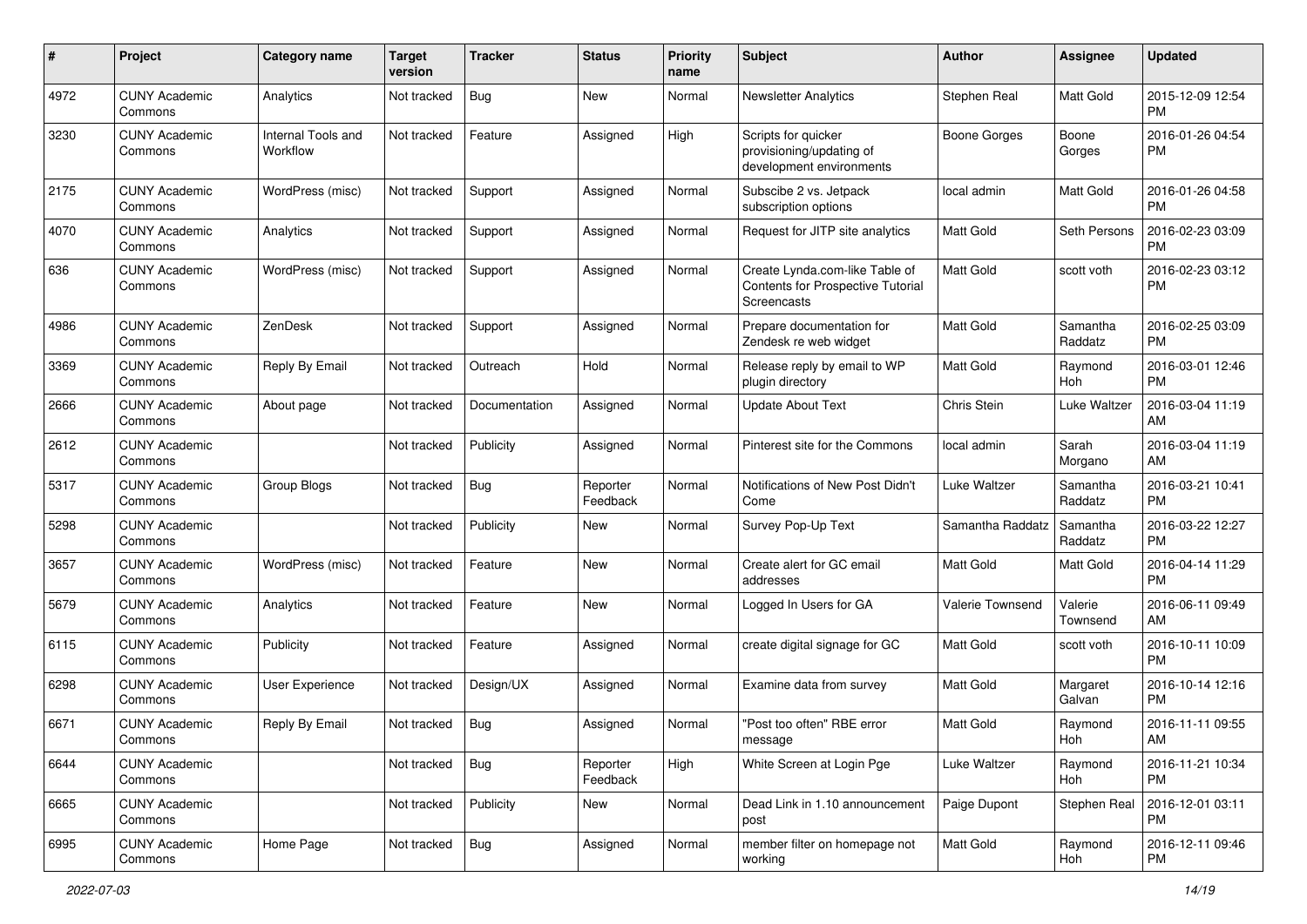| #    | Project                         | Category name            | <b>Target</b><br>version | Tracker    | <b>Status</b>        | <b>Priority</b><br>name | <b>Subject</b>                                                                                                                               | Author                  | Assignee             | <b>Updated</b>                |
|------|---------------------------------|--------------------------|--------------------------|------------|----------------------|-------------------------|----------------------------------------------------------------------------------------------------------------------------------------------|-------------------------|----------------------|-------------------------------|
| 7928 | <b>CUNY Academic</b><br>Commons | Group Forums             | Not tracked              | <b>Bug</b> | New                  | Normal                  | Duplicate Forum post                                                                                                                         | Luke Waltzer            | Raymond<br>Hoh       | 2017-04-11 09:27<br><b>PM</b> |
| 7828 | <b>CUNY Academic</b><br>Commons |                          | Not tracked              | Feature    | Assigned             | Normal                  | Theme Assessment 2017                                                                                                                        | Margaret Galvan         | Margaret<br>Galvan   | 2017-05-02 10:41<br><b>PM</b> |
| 8440 | <b>CUNY Academic</b><br>Commons | Onboarding               | Not tracked              | <b>Bug</b> | New                  | Normal                  | Create Test Email Accounts for<br><b>Onboarding Project</b>                                                                                  | Stephen Real            | Stephen Real         | 2017-08-01 09:49<br><b>PM</b> |
| 8902 | <b>CUNY Academic</b><br>Commons | Design                   | Not tracked              | Feature    | Assigned             | Normal                  | Report back on research on<br><b>BuddyPress themes</b>                                                                                       | <b>Matt Gold</b>        | <b>Michael Smith</b> | 2017-11-10 12:31<br><b>PM</b> |
| 8837 | <b>CUNY Academic</b><br>Commons |                          | Not tracked              | Feature    | Assigned             | Normal                  | Create a form to request info from<br>people requesting premium<br>themes and plugins                                                        | l Matt Gold             | Marilyn<br>Weber     | 2017-11-14 03:35<br><b>PM</b> |
| 8898 | <b>CUNY Academic</b><br>Commons | Social Paper             | Not tracked              | Feature    | Assigned             | Normal                  | Usage data on docs and social<br>paper                                                                                                       | <b>Matt Gold</b>        | Matt Gold            | 2017-11-16 11:32<br>AM        |
| 3615 | <b>CUNY Academic</b><br>Commons | Redmine                  | Not tracked              | Feature    | <b>New</b>           | Low                     | Create Redmine issues via email                                                                                                              | Dominic Giglio          | Boone<br>Gorges      | 2017-11-16 11:36<br>AM        |
| 8976 | <b>CUNY Academic</b><br>Commons | Reply By Email           | Not tracked              | Feature    | Assigned             | Normal                  | Package RBE new topics posting?                                                                                                              | Matt Gold               | Raymond<br>Hoh       | 2017-12-04 02:34<br><b>PM</b> |
| 9015 | <b>CUNY Academic</b><br>Commons | Groups (misc)            | Not tracked              | Outreach   | Assigned             | Normal                  | Email group admins the email<br>addresses of their groups                                                                                    | <b>Matt Gold</b>        | Matt Gold            | 2018-01-02 09:54<br>AM        |
| 9060 | <b>CUNY Academic</b><br>Commons | Commons In A Box         | Not tracked              | Bug        | Hold                 | Normal                  | Problems with CBox image library<br>/ upload                                                                                                 | Lisa Rhody              | Raymond<br>Hoh       | 2018-01-10 03:26<br><b>PM</b> |
| 8991 | <b>CUNY Academic</b><br>Commons | Reply By Email           | Not tracked              | <b>Bug</b> | Hold                 | Normal                  | RBE duplicate email message<br>issue                                                                                                         | Matt Gold               | Raymond<br>Hoh       | 2018-02-18 08:53<br><b>PM</b> |
| 9346 | <b>CUNY Academic</b><br>Commons | WordPress (misc)         | Not tracked              | Bug        | New                  | Normal                  | Clone cetls.bmcc.cuny.edu for<br>development                                                                                                 | Owen Roberts            | Raymond<br>Hoh       | 2018-03-06 05:35<br><b>PM</b> |
| 9420 | <b>CUNY Academic</b><br>Commons | cuny.is                  | Not tracked              | Feature    | New                  | Normal                  | Request for http://cuny.is/streams                                                                                                           | Raffi<br>Khatchadourian | Marilyn<br>Weber     | 2018-04-02 10:08<br>AM        |
| 9643 | <b>CUNY Academic</b><br>Commons | Publicity                | Not tracked              | Feature    | New                  | Normal                  | Create a page on the Commons<br>for logos etc.                                                                                               | Stephen Real            | Stephen Real         | 2018-04-24 10:53<br>AM        |
| 8607 | <b>CUNY Academic</b><br>Commons |                          | Not tracked              | Support    | <b>New</b>           | Normal                  | Paypal?                                                                                                                                      | Marilyn Weber           | Matt Gold            | 2018-05-15 01:37<br><b>PM</b> |
| 9729 | <b>CUNY Academic</b><br>Commons | <b>SEO</b>               | Not tracked              | Support    | <b>New</b>           | Normal                  | 503 Errors showing on<br>newlaborforum.cuny.edu                                                                                              | Diane Krauthamer        | Raymond<br>Hoh       | 2018-05-22 04:48<br><b>PM</b> |
| 9908 | <b>CUNY Academic</b><br>Commons |                          | Not tracked              | Feature    | New                  | Normal                  | Is it possible to send email<br>updates to users (or an email<br>address not on the list) for only a<br>single page AFTER being<br>prompted? | Michael Shields         | scott voth           | 2018-06-11 01:34<br><b>PM</b> |
| 9515 | <b>CUNY Academic</b><br>Commons | <b>WordPress Plugins</b> | Not tracked              | Bug        | Reporter<br>Feedback | Normal                  | Text to Speech plugin - "More<br>Slowly" checkbox not working                                                                                | scott voth              | Boone<br>Gorges      | 2018-06-13 02:26<br><b>PM</b> |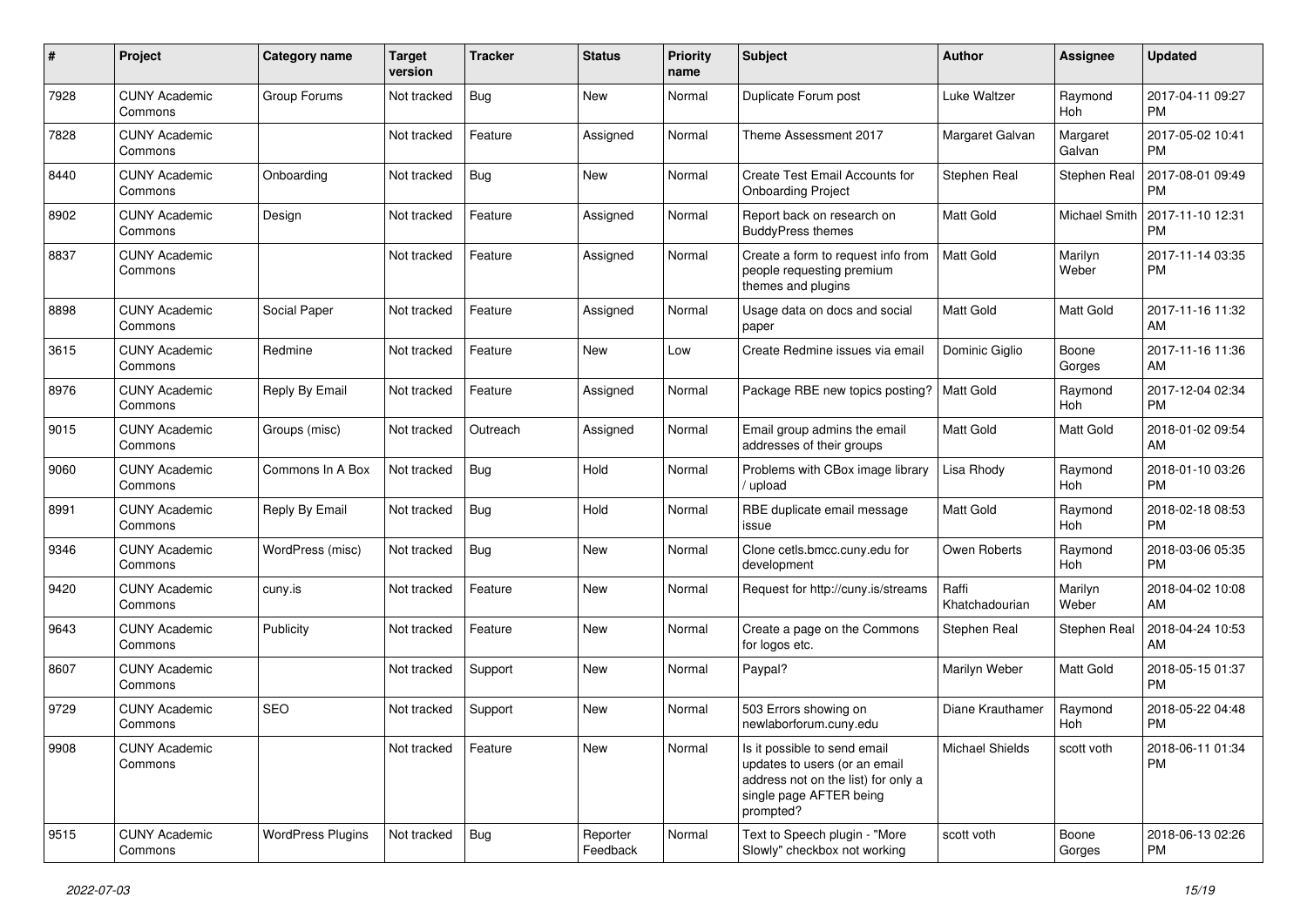| #     | <b>Project</b>                  | Category name              | <b>Target</b><br>version | <b>Tracker</b> | <b>Status</b>        | Priority<br>name | <b>Subject</b>                                                                       | <b>Author</b>           | Assignee           | <b>Updated</b>                |
|-------|---------------------------------|----------------------------|--------------------------|----------------|----------------------|------------------|--------------------------------------------------------------------------------------|-------------------------|--------------------|-------------------------------|
| 9941  | <b>CUNY Academic</b><br>Commons | Wiki                       | Not tracked              | Support        | Assigned             | Normal           | Wiki functionality                                                                   | <b>Matt Gold</b>        | Boone<br>Gorges    | 2018-06-26 10:57<br>AM        |
| 10040 | <b>CUNY Academic</b><br>Commons | WordPress (misc)           | Not tracked              | <b>Bug</b>     | Reporter<br>Feedback | Normal           | User doesn't see full list of themes                                                 | <b>Matt Gold</b>        | Boone<br>Gorges    | 2018-07-25 10:12<br>AM        |
| 9979  | <b>CUNY Academic</b><br>Commons | <b>Email Notifications</b> | Not tracked              | <b>Bug</b>     | Reporter<br>Feedback | Normal           | Reports of slow email activation<br>emails                                           | Matt Gold               | Boone<br>Gorges    | 2018-08-29 09:40<br><b>PM</b> |
| 10262 | <b>CUNY Academic</b><br>Commons |                            | Not tracked              | Bug            | Reporter<br>Feedback | Normal           | Newsletter Plugin: Broken Image<br>at Bottom of All Newsletters                      | Mark Webb               | Raymond<br>Hoh     | 2018-08-30 05:17<br><b>PM</b> |
| 10657 | <b>CUNY Academic</b><br>Commons |                            | Not tracked              | Support        | Reporter<br>Feedback | Normal           | child theme problems                                                                 | Marilyn Weber           |                    | 2018-11-08 01:19<br><b>PM</b> |
| 10769 | <b>CUNY Academic</b><br>Commons | <b>WordPress Themes</b>    | Not tracked              | Bug            | Reporter<br>Feedback | Normal           | 2011 Theme Sidebar                                                                   | Mark Webb               |                    | 2018-12-04 04:09<br><b>PM</b> |
| 10794 | <b>CUNY Academic</b><br>Commons | Performance                | Not tracked              | Bug            | New                  | Normal           | Memcached connection<br>occasionally breaks                                          | Boone Gorges            | Boone<br>Gorges    | 2018-12-06 03:30<br><b>PM</b> |
| 10839 | <b>CUNY Academic</b><br>Commons | About page                 | Not tracked              | Support        | <b>New</b>           | Normal           | <b>Mission Statement Needs</b><br>Revision                                           | scott voth              | Matt Gold          | 2018-12-26 10:58<br>AM        |
| 10982 | <b>CUNY Academic</b><br>Commons | Domain Mapping             | Not tracked              | Support        | Reporter<br>Feedback | Normal           | <b>CNAME</b> question                                                                | scott voth              |                    | 2019-01-22 04:29<br><b>PM</b> |
| 11077 | <b>CUNY Academic</b><br>Commons | Events                     | Not tracked              | Feature        | Reporter<br>Feedback | Normal           | Show event category description<br>in event list view                                | Raffi<br>Khatchadourian |                    | 2019-02-12 10:38<br><b>PM</b> |
| 11120 | <b>CUNY Academic</b><br>Commons | <b>WordPress Plugins</b>   | Not tracked              | Bug            | Reporter<br>Feedback | Normal           | Events Manager Events Not<br>Showing Up                                              | Mark Webb               |                    | 2019-02-27 04:10<br><b>PM</b> |
| 11149 | <b>CUNY Academic</b><br>Commons |                            | Not tracked              | Support        | Reporter<br>Feedback | Normal           | comments getting blocked                                                             | Marilyn Weber           | Raymond<br>Hoh     | 2019-03-26 11:40<br>AM        |
| 11449 | <b>CUNY Academic</b><br>Commons | WordPress - Media          | Not tracked              | Support        | Reporter<br>Feedback | Normal           | Cloning Media Library for JITP<br>from Staging to Production Site                    | <b>Patrick DeDauw</b>   | Boone<br>Gorges    | 2019-05-13 12:00<br><b>PM</b> |
| 11386 | <b>CUNY Academic</b><br>Commons | WordPress - Media          | Not tracked              | Support        | Reporter<br>Feedback | Normal           | disappearing images                                                                  | scott voth              | Boone<br>Gorges    | 2019-05-14 10:32<br>AM        |
| 11393 | <b>CUNY Academic</b><br>Commons |                            | Not tracked              | Publicity      | <b>New</b>           | Normal           | After 1.15 release, ceate a hero<br>slide and post about adding a site<br>to a group | scott voth              | Patrick<br>Sweeney | 2019-05-14 10:32<br>AM        |
| 11415 | <b>CUNY Academic</b><br>Commons | <b>WordPress Plugins</b>   | Not tracked              | Bug            | Reporter<br>Feedback | Normal           | Blog Subscriptions in Jetpack                                                        | Laurie Hurson           |                    | 2019-05-14 10:34<br>AM        |
| 11509 | <b>CUNY Academic</b><br>Commons |                            | Not tracked              | Support        | Reporter<br>Feedback | Normal           | deleted Page causing a Menu<br>problem?                                              | Marilyn Weber           |                    | 2019-06-04 09:54<br>AM        |
| 11556 | <b>CUNY Academic</b><br>Commons | Courses                    | Not tracked              | <b>Bug</b>     | Reporter<br>Feedback | Normal           | Instructor name given in course<br>listing                                           | Tom Harbison            |                    | 2019-06-25 04:12<br><b>PM</b> |
| 11624 | <b>CUNY Academic</b><br>Commons | WordPress (misc)           | Not tracked              | Support        | <b>New</b>           | Normal           | Change pages into posts or swap<br>database for a Commons site?                      | Stephen Klein           | Raymond<br>Hoh     | 2019-07-09 11:04<br>AM        |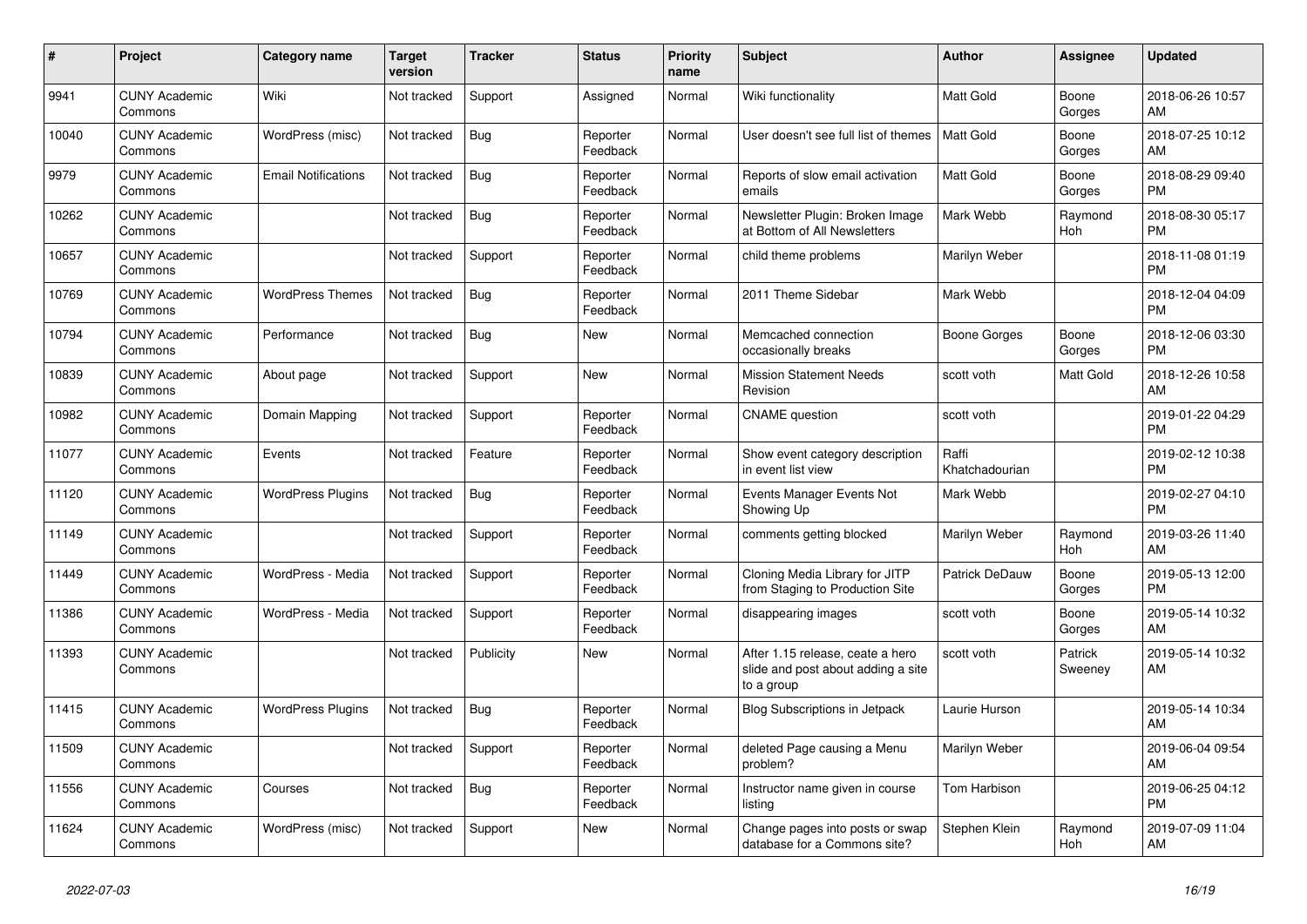| #     | Project                         | <b>Category name</b>      | <b>Target</b><br>version | <b>Tracker</b> | <b>Status</b>        | Priority<br>name | <b>Subject</b>                                                                                | <b>Author</b>    | <b>Assignee</b> | <b>Updated</b>                |
|-------|---------------------------------|---------------------------|--------------------------|----------------|----------------------|------------------|-----------------------------------------------------------------------------------------------|------------------|-----------------|-------------------------------|
| 11493 | <b>CUNY Academic</b><br>Commons | Domain Mapping            | Not tracked              | Support        | Reporter<br>Feedback | Normal           | Domain Mapping Request - Talia<br>Schaffer                                                    | scott voth       | Matt Gold       | 2019-08-06 08:39<br>AM        |
| 11771 | <b>CUNY Academic</b><br>Commons |                           | Not tracked              | Support        | Reporter<br>Feedback | Normal           | post displays in sections                                                                     | Marilyn Weber    |                 | 2019-08-20 10:34<br>AM        |
| 11787 | <b>CUNY Academic</b><br>Commons |                           | Not tracked              | Support        | Reporter<br>Feedback | Normal           | automated comments notifications<br>on ZenDesk                                                | Marilyn Weber    |                 | 2019-08-26 06:18<br><b>PM</b> |
| 10678 | <b>CUNY Academic</b><br>Commons |                           | Not tracked              | Bug            | Reporter<br>Feedback | High             | Newsletter Plugin Not Sending<br><b>Out Newsletters</b>                                       | Mark Webb        | Boone<br>Gorges | 2019-09-16 09:38<br><b>PM</b> |
| 10273 | <b>CUNY Academic</b><br>Commons | Registration              | Not tracked              | Support        | Reporter<br>Feedback | Normal           | users combining CF and campus<br>address                                                      | Marilyn Weber    |                 | 2019-09-18 10:58<br>AM        |
| 11879 | <b>CUNY Academic</b><br>Commons |                           | Not tracked              | <b>Bug</b>     | New                  | Normal           | Hypothesis comments appearing<br>on multiple, different pdfs across<br>blogs                  | Laurie Hurson    | Laurie Hurson   | 2019-09-19 02:39<br><b>PM</b> |
| 11545 | <b>CUNY Academic</b><br>Commons | <b>WordPress Plugins</b>  | Not tracked              | Support        | New                  | Normal           | Twitter searches in WordPress                                                                 | Gina Cherry      | Matt Gold       | 2019-09-23 01:03<br><b>PM</b> |
| 8666  | <b>CUNY Academic</b><br>Commons | Teaching                  | Not tracked              | Documentation  | Assigned             | Normal           | Create Teaching on the Commons<br>Resource Page                                               | <b>Matt Gold</b> | Laurie Hurson   | 2019-09-23 03:16<br><b>PM</b> |
| 11848 | <b>CUNY Academic</b><br>Commons |                           | Not tracked              | Support        | Hold                 | Normal           | a Dean of Faculty wants to share<br>a large file                                              | Marilyn Weber    |                 | 2019-09-24 08:44<br>AM.       |
| 11883 | <b>CUNY Academic</b><br>Commons | Help/Codex                | Not tracked              | Support        | <b>New</b>           | Normal           | Need Embedding Help Page<br>Update (Tableau)                                                  | Anthony Wheeler  | scott voth      | 2019-09-24 08:49<br>AM        |
| 11517 | <b>CUNY Academic</b><br>Commons |                           | Not tracked              | Feature        | Assigned             | Normal           | wp-accessibility plugin should not<br>strip 'target="_blank"' by default                      | Boone Gorges     | Laurie Hurson   | 2019-09-24 09:57<br>AM.       |
| 11519 | <b>CUNY Academic</b><br>Commons |                           | Not tracked              | Support        | Assigned             | Normal           | comment option not appearing                                                                  | Marilyn Weber    |                 | 2019-09-24 10:28<br>AM        |
| 12004 | <b>CUNY Academic</b><br>Commons |                           | Not tracked              | Support        | Reporter<br>Feedback | Normal           | Notifications for spam blog<br>comments                                                       | Gina Cherry      | Raymond<br>Hoh  | 2019-11-01 12:05<br><b>PM</b> |
| 12198 | <b>CUNY Academic</b><br>Commons |                           | Not tracked              | Bug            | Reporter<br>Feedback | Normal           | Duplicate listing in My Sites                                                                 | Tom Harbison     |                 | 2019-12-09 05:50<br><b>PM</b> |
| 12247 | <b>CUNY Academic</b><br>Commons | Publicity                 | Not tracked              | Support        | New                  | Normal           | Screenshot of First Commons<br>Homepage                                                       | scott voth       | scott voth      | 2020-01-14 12:08<br><b>PM</b> |
| 12328 | <b>CUNY Academic</b><br>Commons |                           | Not tracked              | Support        | New                  | Normal           | Sign up Code for Non-CUNY<br>Faculty                                                          | Laurie Hurson    |                 | 2020-01-28 10:25<br>AM        |
| 12350 | <b>CUNY Academic</b><br>Commons | <b>Blogs (BuddyPress)</b> | Not tracked              | Support        | Reporter<br>Feedback | Normal           | URL creation problem                                                                          | Marilyn Weber    |                 | 2020-02-03 11:27<br>AM        |
| 12352 | <b>CUNY Academic</b><br>Commons |                           | Not tracked              | Support        | New                  | Normal           | "posts list" page builder block<br>option                                                     | Marilyn Weber    |                 | 2020-02-03 01:29<br><b>PM</b> |
| 12360 | <b>CUNY Academic</b><br>Commons | <b>WordPress Themes</b>   | Not tracked              | Bug            | Reporter<br>Feedback | Normal           | site just says "DANTE We are<br>currently in maintenance mode,<br>please check back shortly." | Marilyn Weber    |                 | 2020-02-04 12:13<br><b>PM</b> |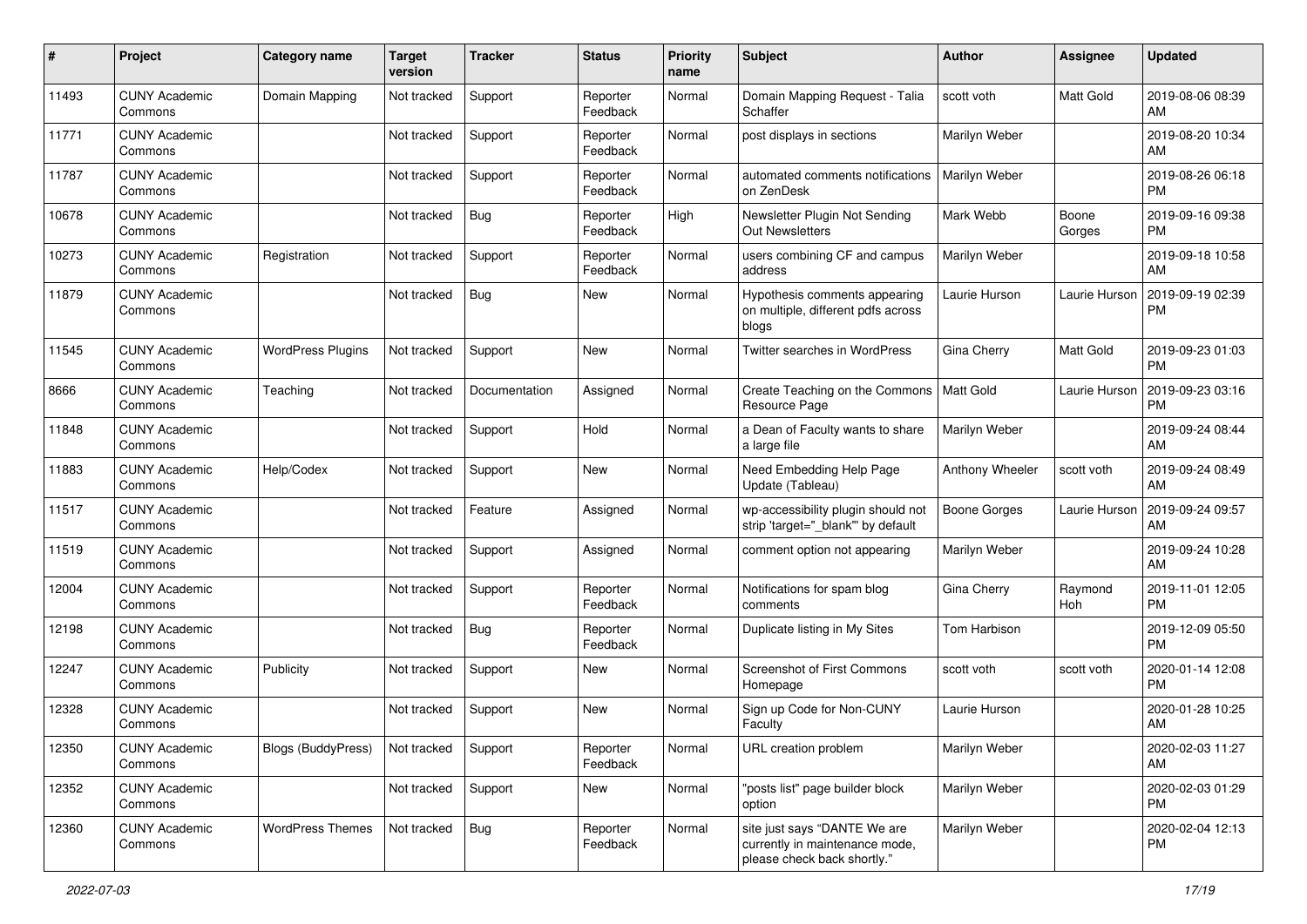| #     | Project                         | <b>Category name</b>     | <b>Target</b><br>version | <b>Tracker</b> | <b>Status</b>        | <b>Priority</b><br>name | <b>Subject</b>                                                   | <b>Author</b>       | <b>Assignee</b>    | <b>Updated</b>                |
|-------|---------------------------------|--------------------------|--------------------------|----------------|----------------------|-------------------------|------------------------------------------------------------------|---------------------|--------------------|-------------------------------|
| 12382 | <b>CUNY Academic</b><br>Commons | Membership               | Not tracked              | Support        | <b>New</b>           | Normal                  | Email request change                                             | Marilyn Weber       | Marilyn<br>Weber   | 2020-02-06 12:56<br><b>PM</b> |
| 12392 | <b>CUNY Academic</b><br>Commons | Help/Codex               | Not tracked              | Documentation  | New                  | Normal                  | <b>Updates to Common Commons</b><br>Questions on Help Page       | scott voth          | Margaret<br>Galvan | 2020-02-11 10:53<br>AM        |
| 12438 | <b>CUNY Academic</b><br>Commons | Courses                  | Not tracked              | Bug            | <b>New</b>           | Normal                  | Site appearing twice                                             | Laurie Hurson       | Boone<br>Gorges    | 2020-02-18 01:34<br><b>PM</b> |
| 12484 | <b>CUNY Academic</b><br>Commons |                          | Not tracked              | Support        | Reporter<br>Feedback | Normal                  | Sign up Code for COIL Course<br>starting in March                | Laurie Hurson       | Matt Gold          | 2020-03-02 02:26<br><b>PM</b> |
| 12741 | <b>CUNY Academic</b><br>Commons | <b>WordPress Plugins</b> | Not tracked              | Support        | Reporter<br>Feedback | Normal                  | Tableau Public Viz Block                                         | Marilyn Weber       | Raymond<br>Hoh     | 2020-05-12 11:00<br>AM        |
| 12911 | <b>CUNY Academic</b><br>Commons |                          | Not tracked              | Feature        | <b>New</b>           | Normal                  | Block access to xmlrpc.php based<br>on User-Agent                | <b>Boone Gorges</b> | Boone<br>Gorges    | 2020-06-09 05:12<br><b>PM</b> |
| 13034 | <b>CUNY Academic</b><br>Commons |                          | Not tracked              | Support        | Reporter<br>Feedback | Normal                  | a site is asking people to join the<br>Commons to get a download | Marilyn Weber       |                    | 2020-07-12 07:23<br>AM        |
| 12436 | <b>CUNY Academic</b><br>Commons |                          | Not tracked              | Bug            | Assigned             | Normal                  | Nightly system downtime                                          | Boone Gorges        |                    | 2020-08-01 09:30<br>AM        |
| 13255 | <b>CUNY Academic</b><br>Commons |                          | Not tracked              | Support        | Reporter<br>Feedback | Normal                  | Accessibility problems                                           | Marilyn Weber       |                    | 2020-09-01 05:48<br><b>PM</b> |
| 13286 | <b>CUNY Academic</b><br>Commons |                          | Not tracked              | Support        | <b>New</b>           | Normal                  | problem connecting with<br>WordPress app                         | Marilyn Weber       | Raymond<br>Hoh     | 2020-09-08 11:16<br>AM        |
| 13328 | <b>CUNY Academic</b><br>Commons | Group Forums             | Not tracked              | <b>Bug</b>     | Reporter<br>Feedback | Normal                  | cross-posting in two related<br>groups                           | Marilyn Weber       | Raymond<br>Hoh     | 2020-09-15 10:39<br><b>PM</b> |
| 13430 | <b>CUNY Academic</b><br>Commons | Reply By Email           | Not tracked              | <b>Bug</b>     | <b>New</b>           | Normal                  | Delay in RBE                                                     | Luke Waltzer        | Raymond<br>Hoh     | 2020-10-13 11:16<br>AM        |
| 13975 | <b>CUNY Academic</b><br>Commons | Social Paper             | Not tracked              | Support        | Reporter<br>Feedback | Normal                  | can't approve comments on Social<br>Paper paper                  | Marilyn Weber       |                    | 2021-02-12 09:33<br>AM        |
| 13912 | <b>CUNY Academic</b><br>Commons |                          | Not tracked              | Feature        | Hold                 | Low                     | posting "missed schedule"                                        | Marilyn Weber       |                    | 2021-02-23 10:46<br>AM        |
| 14074 | <b>CUNY Academic</b><br>Commons | WordPress (misc)         | Not tracked              | Support        | Reporter<br>Feedback | Normal                  | page password protection problem                                 | Marilyn Weber       |                    | 2021-03-02 11:03<br>AM        |
| 14398 | <b>CUNY Academic</b><br>Commons |                          | Not tracked              | Support        | Reporter<br>Feedback | Normal                  | Events plug-in notification problem                              | Marilyn Weber       |                    | 2021-05-11 11:21<br>AM        |
| 14483 | <b>CUNY Academic</b><br>Commons | WordPress - Media        | Not tracked              | Bug            | Reporter<br>Feedback | Normal                  | Wordpress PDF Embed Stopped<br>Working after JITP Media Clone    | Patrick DeDauw      | Boone<br>Gorges    | 2021-05-20 01:51<br><b>PM</b> |
| 13949 | <b>CUNY Academic</b><br>Commons |                          | Not tracked              | <b>Bug</b>     | New                  | Normal                  | Continued debugging of runaway<br>MySQL connections              | <b>Matt Gold</b>    | Boone<br>Gorges    | 2021-09-14 10:42<br>AM        |
| 14394 | <b>CUNY Academic</b><br>Commons |                          | Not tracked              | Feature        | <b>New</b>           | Normal                  | Commons News Site - redesign                                     | scott voth          | scott voth         | 2021-09-14 10:46<br>AM        |